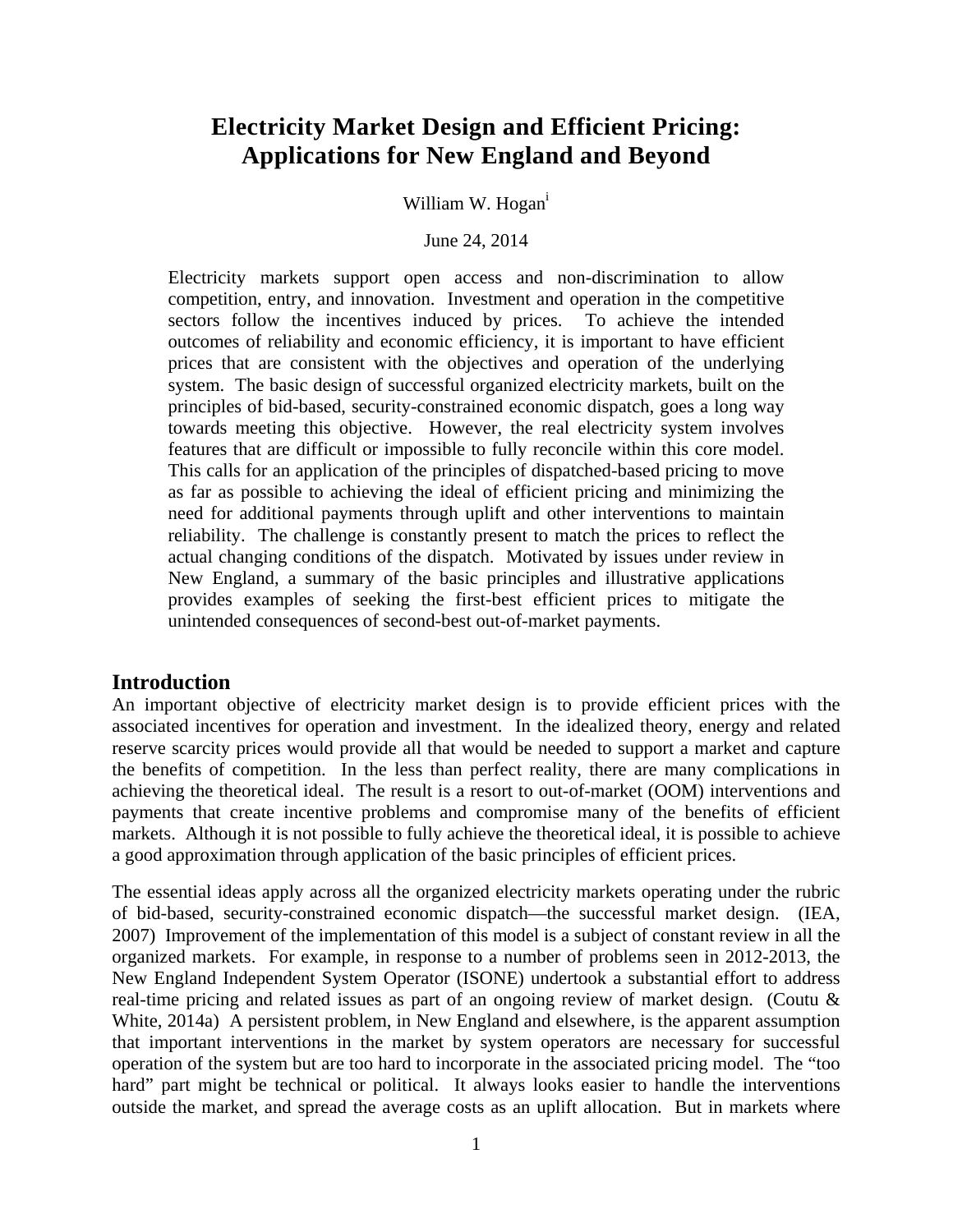participants have discretion to follow the incentives, this superficially easy fix creates perverse incentives that cause larger unintended consequences. While some pricing problems may have no technical solution, the technical problems can be less of a barrier when viewed from the perspective of dispatch-based pricing. The political problems can be less serious once we see the consequences of suppressing reality. Raising prices or increasing volatility always creates pressure on market regulators. But when prices are too low or not volatile enough, there is too little incentive for load management, storage technologies, fast response generation, dual fuel capability, firm fuel supply, and so on. The special interventions to treat the symptoms create new problems and make the market oversight problem more difficult. In the end it is easier and better to emphasize the priority of efficient pricing as the first choice, not the last resort. The principles and practices of dispatch-based pricing illustrate how to adopt and implement this perspective. The goal in the present paper is to contribute to this process and illustrate how getting the prices right can both improve the incentives and market signals, but also simplify some of the more difficult problems that arise in the continuing market review. The ongoing review of market design and pricing in New England motivates much of the discussion and recommendations, but similar issues arise in all organized electricity markets. For example, on June 19, 2014, the Federal Energy Regulatory Commission launched just such an inquiry "to improve the energy and ancillary services price formation process." (Federal Energy Regulatory Commission, 2014)

# **Electricity Market Challenges**

New England operates forward capacity markets plus day-ahead and real-time markets for energy and ancillary services. Success of these markets requires design of components that mesh. In a market with many participants exercising discretion in their energy supply and demand choices, a critical design principle is to *begin* with an efficient and transparent real-time energy market that operates under the principles of security-constrained economic dispatch. The design of forward markets for energy and ancillary services should follow, to be consistent with the principles applied in the real-time market which will be anticipated in forming bids and offers in the forward markets. Similarly, long-term capacity markets should reflect the future operation of forward energy and ancillary service markets. In all cases, a key design principle is to establish prices and pricing rules that are consistent with and reinforce the incentives for efficient operation and investment.

The actual experience in these markets reveals a number of problems that have been a source of concern for many years. For instance, in its review of the accumulated experience, the ISONE Market Monitor summarized the concerns.

"The goal of the real-time market is to efficiently procure the resources required to meet the reliability needs of the system. To the extent that reliability needs are not fully satisfied by the market, the ISO must procure needed resources outside of the market process. This tends to distort the real-time prices and may indicate that there are reliability needs that are not fully priced. Both of these issues are significant because they undermine the efficiency of the real-time price signals. Efficient real-time price signals are essential because they encourage competitive conduct by suppliers, efficient participation by demand response, and investment in new resources or transmission where it is needed most. Hence, it is beneficial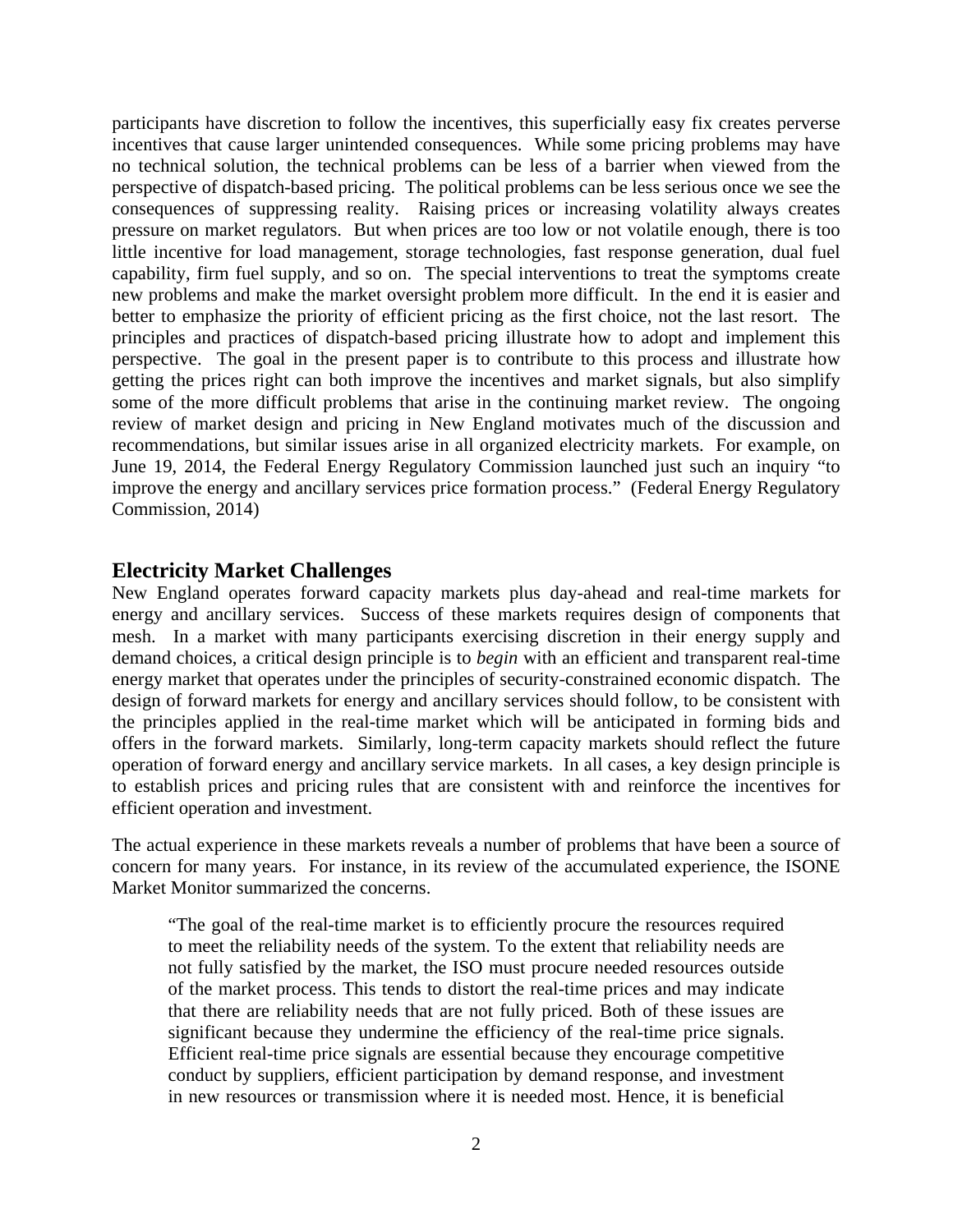to regularly evaluate whether the market produces efficient real-time price signals. … [W]e evaluate several aspects of the market operations related to pricing and dispatch in the real-time market in 2012:

- Prices during the deployment of fast-start generators;
- Prices during shortages of operating reserves;
- Prices during the activation of real-time demand response;
- Efficiency of real-time ex post prices; and
- Frequency of price corrections." (p.64) (Potomac Economics, 2013)

The collective results of a number of these market aspects tend to suppress prices. Fast start generators are partially accounted for, but "real-time LMPs frequently do not reflect the full cost of deploying the fast-start generator, even if the generator is still economic to be online." "Furthermore, since the minimum output level of most fast-start generators is within 90 percent of their maximum output level, fast-start generators are frequently dispatched at their minimum output levels where they do not set price during the second phase of commitment. In such cases, the resulting LMP may be lower than the incremental offer of the fast-start generator. (p. 66) (Potomac Economics, 2013)

For the treatment of reserves, "[i]n the real-time market, the Reserve Constraint Penalty Factors ("RCPFs") limit the costs that the model may incur to meet the reserve requirements (i.e., marginal dispatch actions that would exceed the relevant RCPF are foregone). Consequently, if the cost of maintaining the required level of a particular reserve exceeds the applicable RCPF, the real-time market model will allow a reserve shortage and set the reserve clearing price based on the level of the RCPF." (p. 73) (Potomac Economics, 2013)

The use of demand response also can have an unintended impact on real-time prices. "The activation of demand response in real time can inefficiently depress real-time prices substantially below the marginal cost of the foregone consumption by the demand response resources, particularly during shortages or near-shortage conditions. Although there is little information available on the marginal cost of foregone consumption for demand response resources, the marginal costs of most demand response resources are likely to be much higher than the marginal costs of most generators. Hence, real-time prices should be very high when demand response resources are activated." (p. 79) (Potomac Economics, 2013)

The incentive problems for real-time pricing in ISONE have been compounded by scheduling and operating problems during severe cold weather which result in part from depressed real-time prices and the inability to schedule and pay for gas supplies at the short-term constrained prices. This has produced a wide array of programs that treat many of the costs in uplift rather than fixing the underlying real-time prices that should rise to incent all market resources to be available, including those that need to schedule gas. (ISONE, 2014c) "…real-time prices often do not fully reflect the cost of satisfying demand and maintaining reliability during tight market conditions, particularly when fast-start resources or demand response resources are deployed in the real-time market." (p. iii) (Potomac Economics, 2013)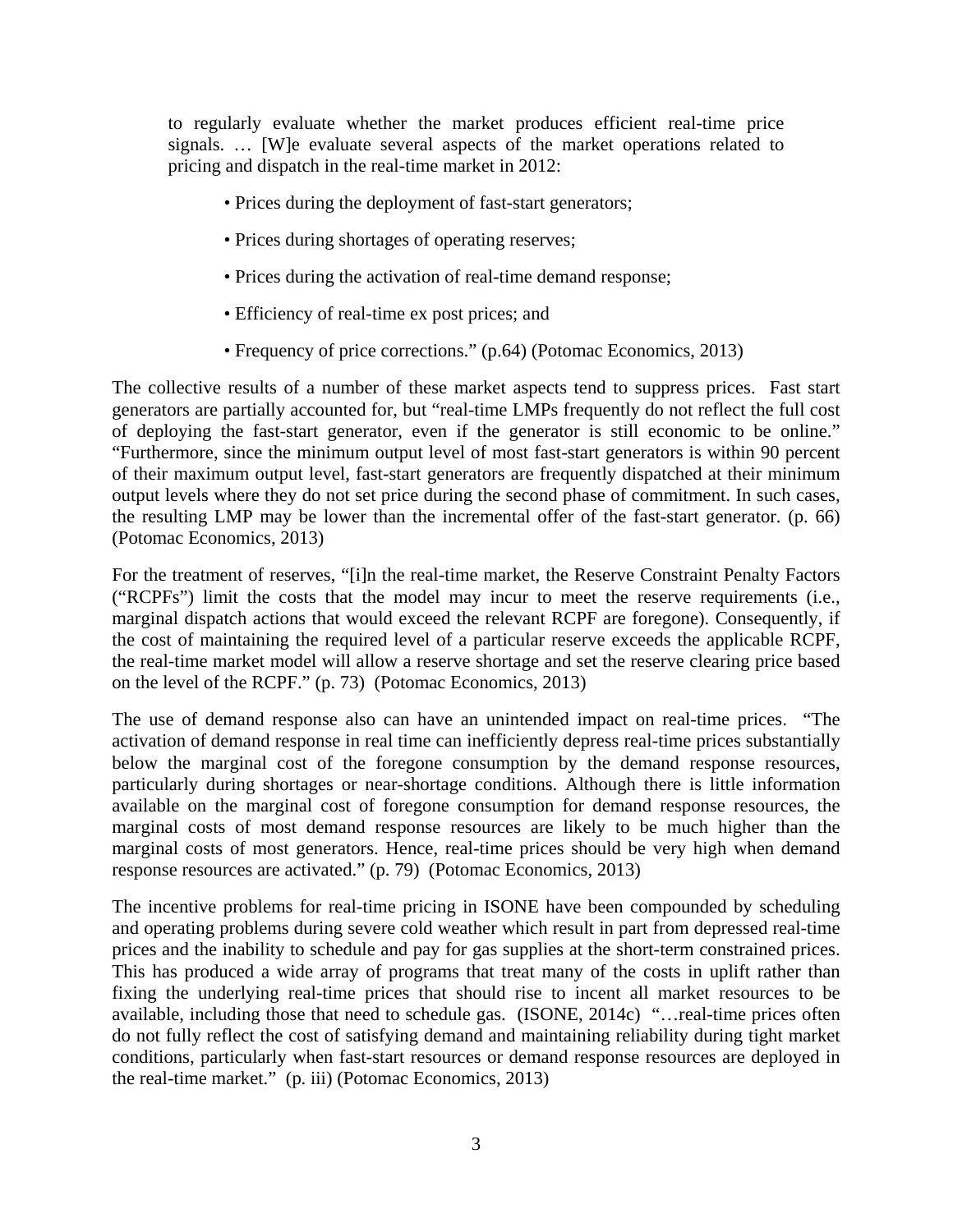The fact that many of these problems have been recognized for many years points to the difficulty of finding simple treatments for the symptoms without addressing cures for the underlying problem of not getting the prices right. Failure to address the fundamentals has the almost inevitable effect of compromising the benefits of efficient markets and creating new challenges. For example, efforts to increase investment by developing capacity markets, rather than fixing the pricing in real-time, raise costs for loads but the costs are socialized and do not provide effective incentives for either demand participation or reliable operation. This leads to the need for supplemental real-time performance incentives, that may help with generation operations but still do not address the opportunities for demand participation. The net effect is move more and more towards administrative prescription and higher average costs, recreating the problems that were intended to be addressed by electricity restructuring. These indirect attempts to create the effects of efficient pricing, without the efficient prices, confront the reality that we do not know how to design regulations for efficient outcomes when the pricing incentives motivate inefficient behavior. If we did know how to accomplish this administrative feat, there would be no need for electricity markets.

## **Energy Pricing and Revenues**

Organized markets operating under the only successful market design have not been completely successful. The markets share a number of problems. Perhaps the best known and most important is the so-called "missing money" problem when energy and ancillary service payments are not sufficient to cover the going forward cost of new generation investment. For a variety of reasons, pricing rules and operating practices of different types combine on average to suppress energy prices to the point that the energy prices are well below the level needed to support new generation investment. (Joskow, 2008)

One approach to addressing this problem is through the creation of forward capacity markets. In the case of New England, the market result for 2013 found energy revenues of \$58.14/MWh. In addition, capacity payments were \$8.20/MWh, or 12% of the total. (p. 2) (ISONE, 2014a) There is some dispute about whether this capacity value is enough to support adequate investment and the ISONE continues to review investment choices relating to generation, fuel diversity and so on.

The use of the capacity market creates important incentive problems and challenges. For instance, ISONE has recognized that a capacity obligation from the capacity market is not sufficient to ensure the capacity is available in real time under shortage conditions. This created an initiative for changing and improving the real-time incentives for capacity resources. The resulting controversial pay-for-performance program has as its essence that some generators deficient in meeting capacity obligations pay other generators who meet or exceed their commitments. (ISONE, 2014b) (Potomac Economics, 2014) However, the net payments are zero in aggregate and do not provide the same real-time incentives for other participants in the market, such as price responsive load, as would arise from efficient scarcity pricing.

Similar problems arise in reliability related OOM transactions. The excess costs of these transactions are added to uplift payments which are allocated across market participants. In the case of ISONE, in 2013 uplift payments amounted to \$158 million. "Approximately 70% of all reliability payments in 2013 were made in January, February, July, and December—months that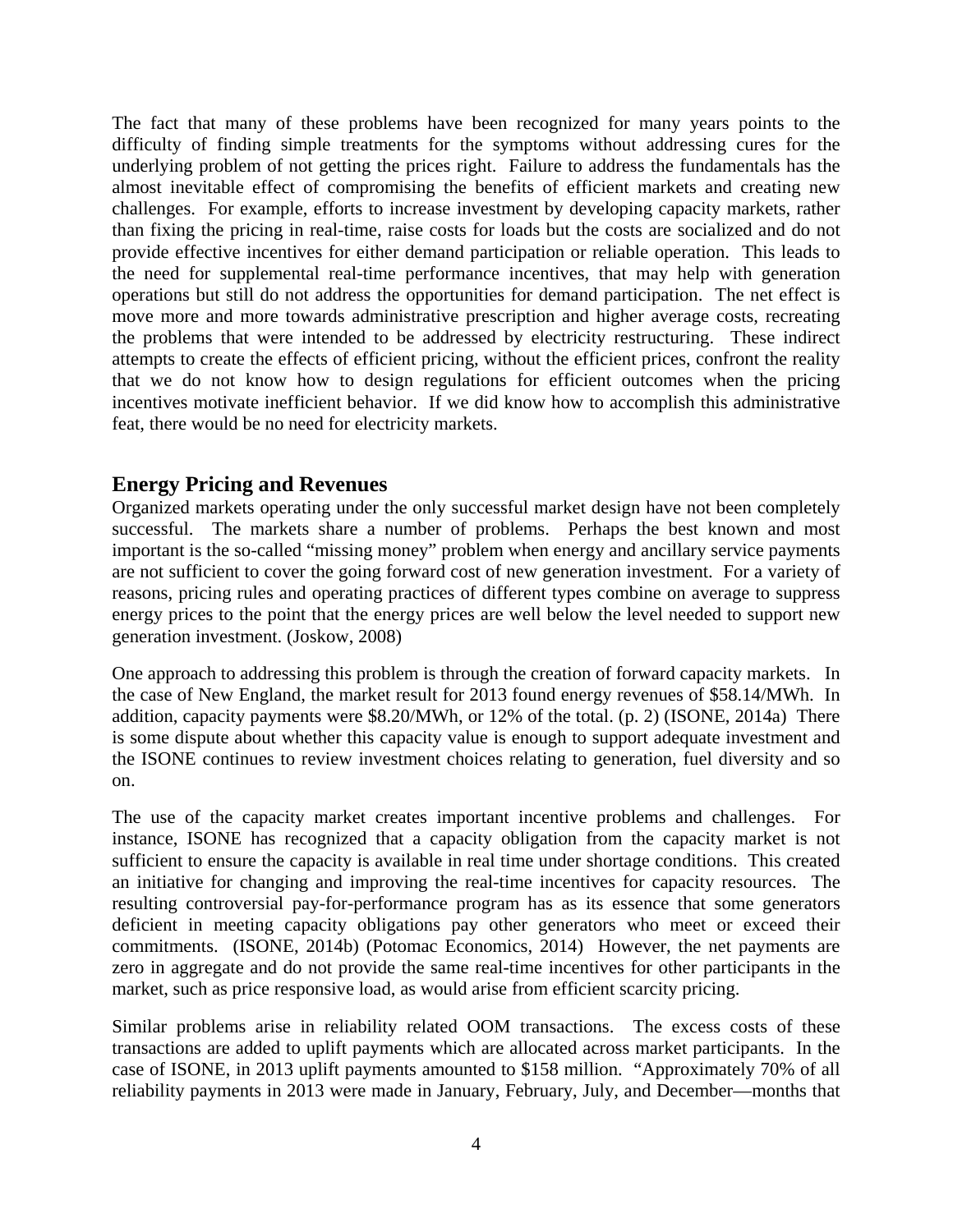had unusual operating conditions resulting in tight or uncertain system conditions and causing the commitment of additional resources out of merit order." (p. 3) (ISONE, 2014a) Although much smaller than capacity payments, the uplift charges are important because of the impacts on cost allocation and real-time energy prices. The 2013 uplift charges were lower than they were before 2009 when transmission investments reduced transmission congestion and the associated OOM actions that had been more common in the presence of greater transmission congestion. (p. iii) (Potomac Economics, 2013) In effect, this moved the OOM payments out of the uplift and into transmission cost allocations. But in both cases, the result was to raise costs overall while adding to the pressures that depress market-clearing energy prices.

Related proposals would work through capacity market performance payments to alter real-time incentives. (Potomac Economics, 2014) However, everything channeled through the capacity market is indirect and convoluted. The process almost seems driven by a commitment not to fix the actual energy markets prices but rather to find ever new and ever more indirect pathways to reproduce the results of an efficient real-time market without actually implementing an efficient real-time market.

The goal "of the real-time market … to efficiently procure the resources required to meet the reliability needs of the system," is important. Although it may not be possible to eliminate capacity payments, OOM costs and uplift, a companion goal should be to reduce the importance of these interventions and improve the performance of the basic energy market. (Harvey, 2014) And the first-best way to address the deficiencies of the energy market is by addressing real-time pricing. Only after exhausting the consistent improvements in real-time pricing should we resort to the second-best OOM interventions. Achieving the first-best improvements relies on application of the principles of dispatch-based pricing.

# **Dispatch-Based Pricing**

The purpose of ex post or dispatch-based pricing is to determine "prices consistent with the actual usage by applying the marginal tests of economic dispatch." (Hogan, 1992) The essential idea is to let the dispatch determine the prices rather than to change the dispatch to meet some model that might differ from the operational practices of the system operator. By making prices consistent with the dispatch, we create incentives that support rather than oppose the actions of the system operators. (An outline of formulations for different pricing problems appears in the Appendix.)

A starting point relies on a characterization of an underlying security-constrained economic dispatch problem. (Hogan, 2013b). Given the optimality conditions, we can apply the usual analysis to derive the general form of the locational marginal prices (LMP) as in:

p = System Energy Cost + Locational Marginal Loss + Locational Congestion .

The LMP has the interpretation as the effect of the system reference energy price, marginal losses, and congestion.

In this representation, for an interior solution, the LMP is also equal to the marginal benefit of load or the marginal cost of generation at the location.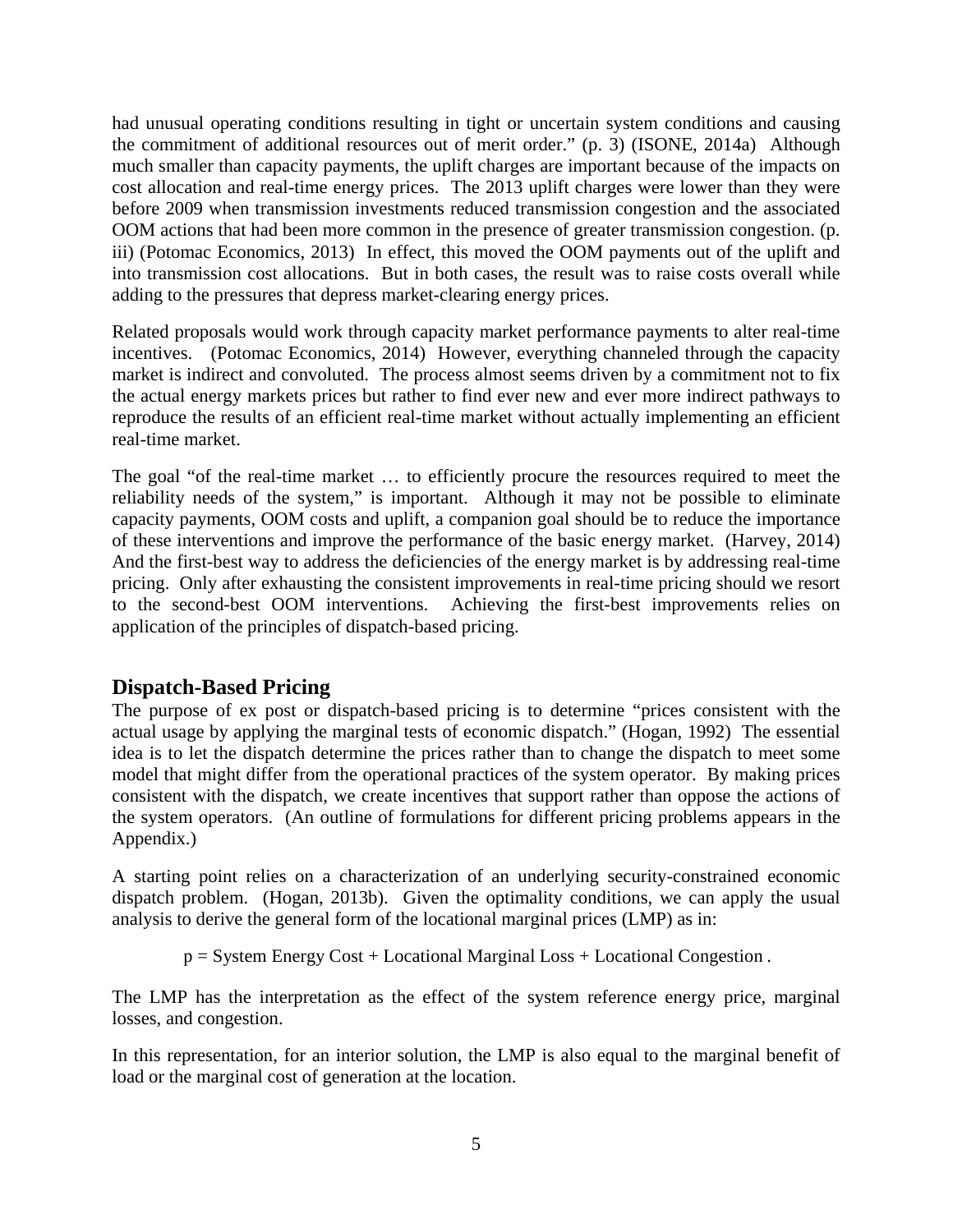### $p =$  Marginal Benefit of Load = Marginal Cost of Generation.

The details of implementation may affect the characterization of the benefit and cost functions, such as to include capacity constraints, but the basic insight of the LMP formulation will continue to apply. Efficient prices are defined and determined consistent with the economic dispatch formulation. Several types of applications, from ex post LMP to approximating the price impacts of voltage support reliability commitments, illustrate the approach of dispatchbased pricing.

## *Ex Post LMP*

Solving the full economic dispatch problem is complicated, and system operators have long experience in this matter. Trying to improve the quality of the dispatch may be a worthwhile effort. But the intent of dispatch-based pricing is to solve the simpler problem of finding the prices that would apply if we assume we come as close as possible with the actual dispatch as a solution to this optimal dispatch problem. Ex post LMP illustrates dispatch-based pricing because it is a technique to approximate prices that are close as possible to being those that would arise from efficient dispatch, and thus consistent with efficient dispatch.

The earliest implementation of the approach was to extract the implied LMP values from the solution to the linear approximation based on the actual dispatch with binding transmission constraints. The set of binding constraints is not known before the dispatch is determined. But once the dispatch is known, the much smaller set of known limiting constraints produces a simpler and smaller linear approximation of the security-constrained economic dispatch. This reduced model would be inappropriate for choosing the dispatch, but it is ideally suited for calculating the LMP values that would be consistent with the actual dispatch.

Given the dispatch, the information needed to formulate this problem is both relatively simple and readily available. The critical elements would be the "shift factors" that define the marginal flow over transmission lines from an injection and withdrawal of energy at different locations. These are the derivatives of the binding constraints, a small subset of the full list of possible constraints. The actual dispatch is a solution to this model, and the associated prices are the dispatch-based LMPs.

The critical feature of an application of ex post, dispatch-based pricing is to focus on the accuracy of the shift factors, which directly affect the determination of the prices. The ex post approach allows flexibility in the accepting the estimated transmission flows as the best estimate of the limits on the binding transmission constraints. That the actual power flows may differ by some small amount from the announced transmission limits is accepted as part of the approximation. The system operator need only establish the set of limiting constraints without specifying separately the constraints limits, which do not affect the LMPs, and this simplifies finding a solution of the pricing model.

ISONE uses a variant of ex post LMP determination. However, the description of the constraints apparently is not consistent with the actual dispatch. "Large differences between the two prices typically occur when a reserve constraint is binding, creating inaccurate LMP calculator prices during difficult operating conditions when accurate prices are essential to maintaining reliability. [Unit Dispatch System] prices have become reliable enough that the LMP calculator is no longer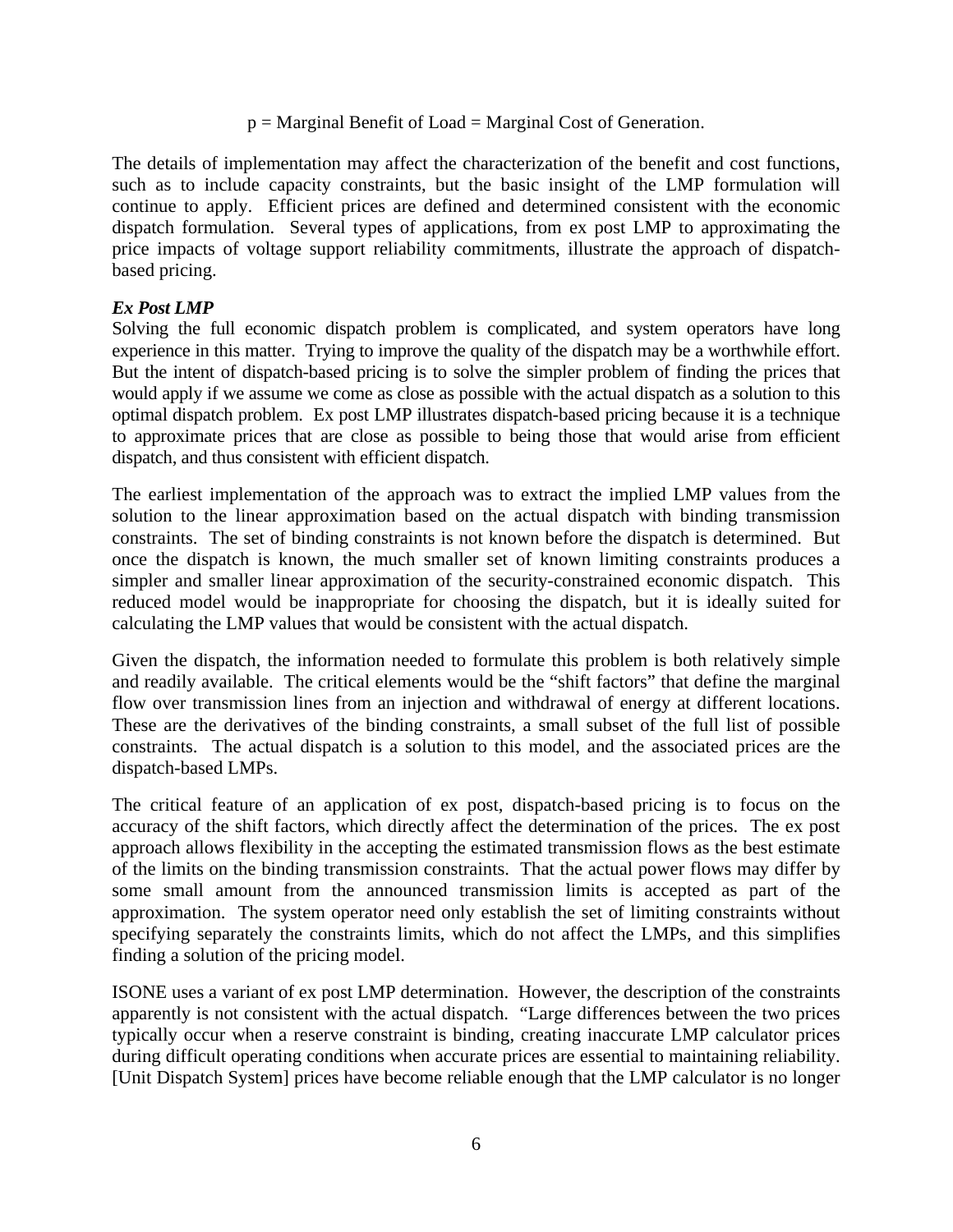needed." (p. 15) (ISONE, 2014a) The principle is not new. It is important, however, to make the approximation reflect the real dispatch.

The treatment of reserves and other reliability requirements is an important part of dispatch and pricing. Dispatch-based pricing can integrate these requirements to provide a better approximation of prices that reflect the dispatch.

# *Operating Reserve Demand Curve*

The use of operating reserve demand curves for improving dispatch-based energy prices is an example of an approach to improving the efficiency of prices within the framework of economic dispatch. (Hogan, 2005) This is important for at least three reasons. First, it provides another example of using first principles to derive better approximations of efficient dispatch-based prices. Second, addressing scarcity in efficient prices is widely recognized as a critical challenge in electricity markets. Third, the resulting scarcity pricing mechanism provides a tool for addressing related efficient pricing problems such as for contracted demand response or reliability unit commitments.

The discussion here extracts from the more extensive development in (Hogan, 2013a), which provides further details. Operating reserves for spinning and quick start capacity are a regular feature of all electricity markets. These reserves are distinct from the installed capacity that is the focus of forward capacity markets. Operating reserves are a subset of the installed capacity that is both available and standing by to produce energy on short notice. In any given real-time dispatch interval, reserves are maintained to deal with unpredictable events such as a sudden surge in demand, loss of a generator, or loss of a transmission line. This balancing generation needs to ramp up very rapidly to meet the immediate emergency and to give the system operator time to reconfigure the energy dispatch.

Although it is difficult to forecast requirements for installed capacity many years ahead, it is a comparatively easier and more familiar task to forecast operating reserve requirements and availability for the next instant or parts of an hour. Supply, demand and transmission conditions are known. Weather forecasts are on hand. System operators have experience and procedures for defining and evaluating standby generation capabilities.

The most immediate requirement is for the operating reserves needed to meet security contingency conditions. The flows of electricity respond much faster than operators to sudden events such as the loss of a generator. In order to avoid cascading failures that could blackout most or all of the system, operators must maintain a minimum level of contingency reserves. From an economic perspective, a way to interpret and define the minimum magnitude of the required contingency reserves would be as the level at which the system operator would impose involuntary controlled curtailment on selected loads in anticipation of the possible contingency, in order to maintain minimum adequate capacity that could provide additional energy but must be kept in reserve.

System reliability would be improved if more operating reserves than the minimum were available in terms of response to increase generation or quickly decrease load. Over the next few minutes or parts of an hour, events may arise that deplete operating reserves and bring the system below the minimum contingency requirement, in which case the operator will have to impose involuntary load curtailments to restore the minimum contingency protection.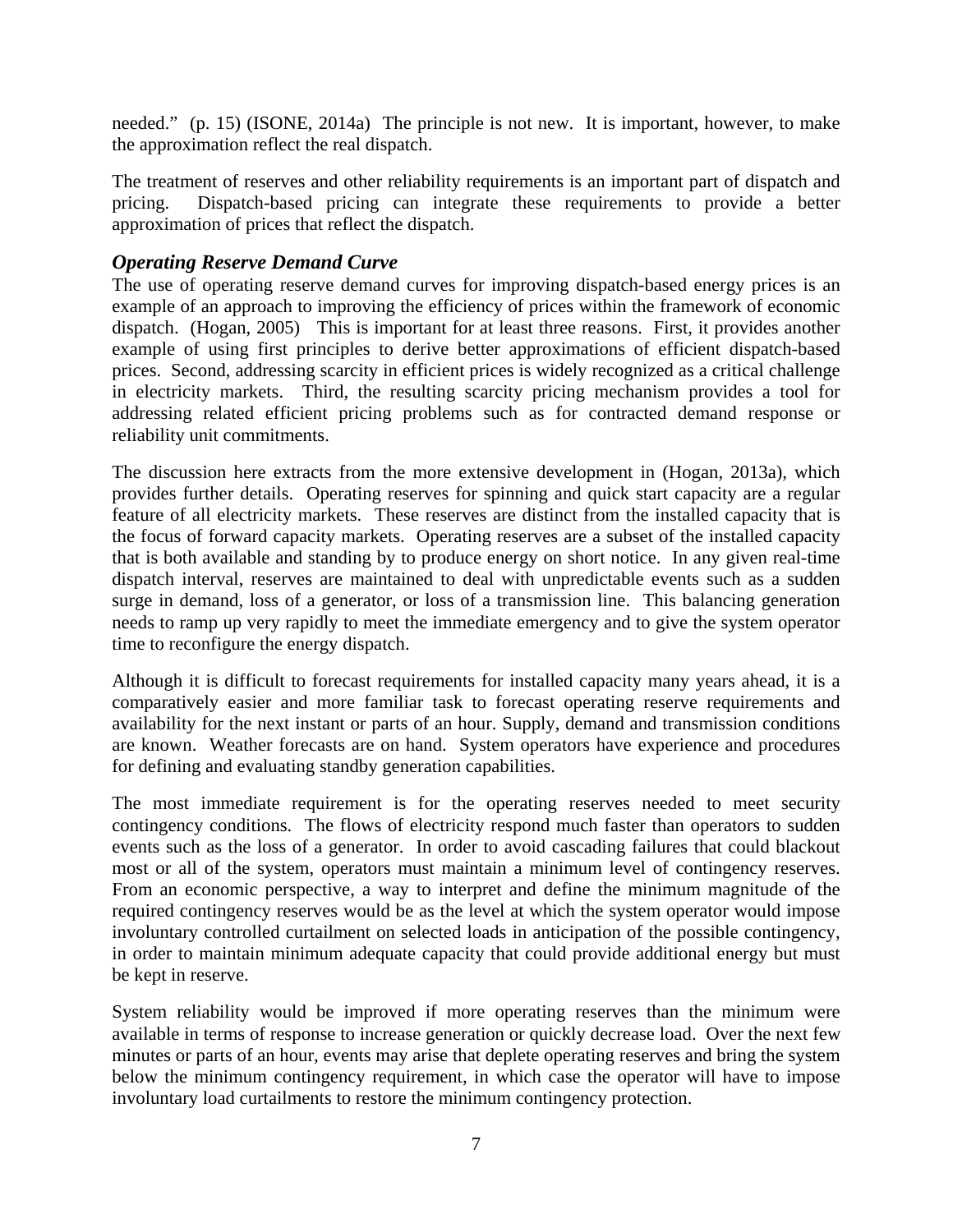The importance of operating reserves has always been known, but the requirements for operating reserves were given only a simplified consideration in early wholesale electricity market design. The assumption was that the operating reserve requirement at any moment and location could be represented by a fixed requirement, and that economic dispatch would produce simultaneous optimization that would incorporate the dispatch of energy and reserves. Pricing, especially during shortage conditions, would be provided by demand bidding to voluntarily reduce load at high prices, and the value of operating reserves would be determined by the implied scarcity prices. While this was a workable approximation in theory, it failed in practice when the associated demand bidding did not materialize.

One solution to this problem is to revisit the pricing of operating reserves through a better representation of an operating reserve demand curve (ORDC). To be sure, an operating reserve demand curve is an administrative intervention in the market. But this is already true of the administrative requirement for operating reserves. In the presence of a necessary and inevitable operating reserve requirement, it is clear that the superior administrative rule would be a better model of the demand for operating reserves that goes beyond the fixed quantity requirement. (Hogan, 2005)

Several ISOs have implemented variants of an ORDC, but without the connection to the underlying scarcity principles. The RCPF approach in ISONE already provides a price for operating reserves. This is a scarcity pricing mechanism. However, the level of the payments and conditions under which the payments are made are not derived from the underlying principles of economic dispatch or an explicit model for the reliability requirement. As a result, the prices are too low in at least two ways. The RCPF is not high enough to account for real scarcity costs just when the system is most constrained and the efficient price would be most important. The highest reserve penalty factor cap is only \$850/MWh. In addition, in its early implementation the RCPF was not applied during more than 95% of the hours when the value of additional reserves should be lower but not zero. (p. 67) (ISONE, 2014a) The subsequent reforms to increase the penalty payments doubled the number of hours and the value paid for operating reserves. (ISONE Internal Market Monitor, 2014) But the focus remains on a limited number shortage hours that leaves most hours with no scarcity prices. By contrast, small scarcity payments applied across many hours could make a material contribution to reducing the missing money.

### **A Structure of Scarcity Pricing Through Operating Reserves**

The basic outline of an operating reserve demand curve with efficient prices follows from the description above. Although the ORDC would be integrated with the dispatch model, rather than applied solely in a pricing model, it is in the spirit of dispatch-based pricing in using a simplified scarcity pricing model to approximate the more complicated set of security decisions found in the real dispatch. The key connection is with the value of lost load (VOLL) and the probability that the load will be curtailed. (Potomac Economics, 2014) Whenever there is involuntary load curtailment and the system has just the minimum of contingency operating reserves, then any increment of reserves would correspondingly reduce the load curtailment. Hence the price of operating reserves should be set at the value of lost load during these periods.

At any other level of operating reserves, set to protect the system from events in the immediate future, the value of an increment of operating reserves would be the same VOLL multiplied by the probability that net load would increase enough in the coming interval to reduce reserves to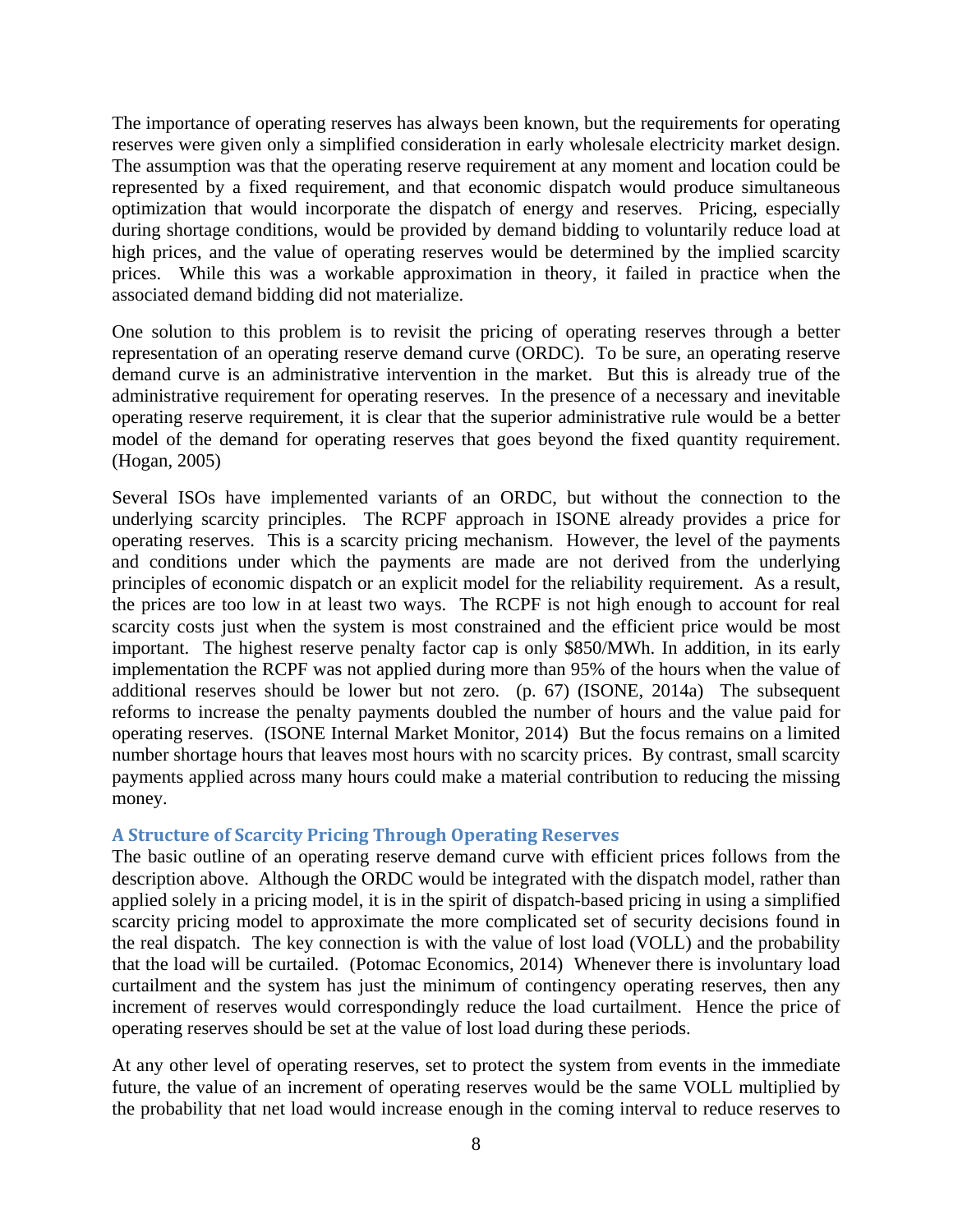the minimum level where load would be curtailed to restore contingency reserves. Hence the incremental value of operating reserves would be analogous to the product of the loss of load probability (LOLP) and VOLL, or LOLP\*VOLL. The clearest early example of the application of this logic is from the implementation by the Midcontinent Independent System Operator (MISO).

"For each cleared Operating Reserve level less than the Market-Wide Operating Reserve Requirement, the Market-Wide Operating Reserve Demand Curve price shall be equal to the product of (i) the Value of Lost Load ("VOLL") and (ii) the estimated conditional probability of a loss of load given that a single forced Resource outage of 100 MW or greater will occur at the cleared Market-Wide Operating Reserve level for which the price is being determined. … The VOLL shall be equal to \$3,500 per MWh." (MISO, 2009)

The ORDC is similar to the operating reserve penalty factors utilized in ISONE. However, the penalty factors in ISONE apply only when there is an operating reserve "shortage," which occurs in relatively few operating hours. By contrast, the ORDC and associated LOLP calculation should apply in all hours. Although many of the scarcity payments may be relatively small, the cumulative effect can have a material effect on the missing money problem. (ERCOT Staff & Hogan, 2013)

Combining this with the treatment of minimum contingency reserves, the resulting operating reserve demand curves would look like the hypothetical illustration in the accompanying figure. Here the assumed VOLL is \$9,000/MWh and the minimum contingency reserve requirement is assumed to be 2000 MW, as illustrated in the initial ERCOT implementation. (ERCOT, 2014) The discontinuity at 2000 MW occurs because of the probability that load will reduce over the interval more than the expected generation losses, in which case there is no need for load curtailment. Above the minimum reserve level, the shape of the demand curve follows the LOLP distribution. Importantly, a general property of an operating reserve demand curve derived from first principles is that the demand is not vertical and price does not drop to zero. Scarcity pricing would arise to some degree for all hours.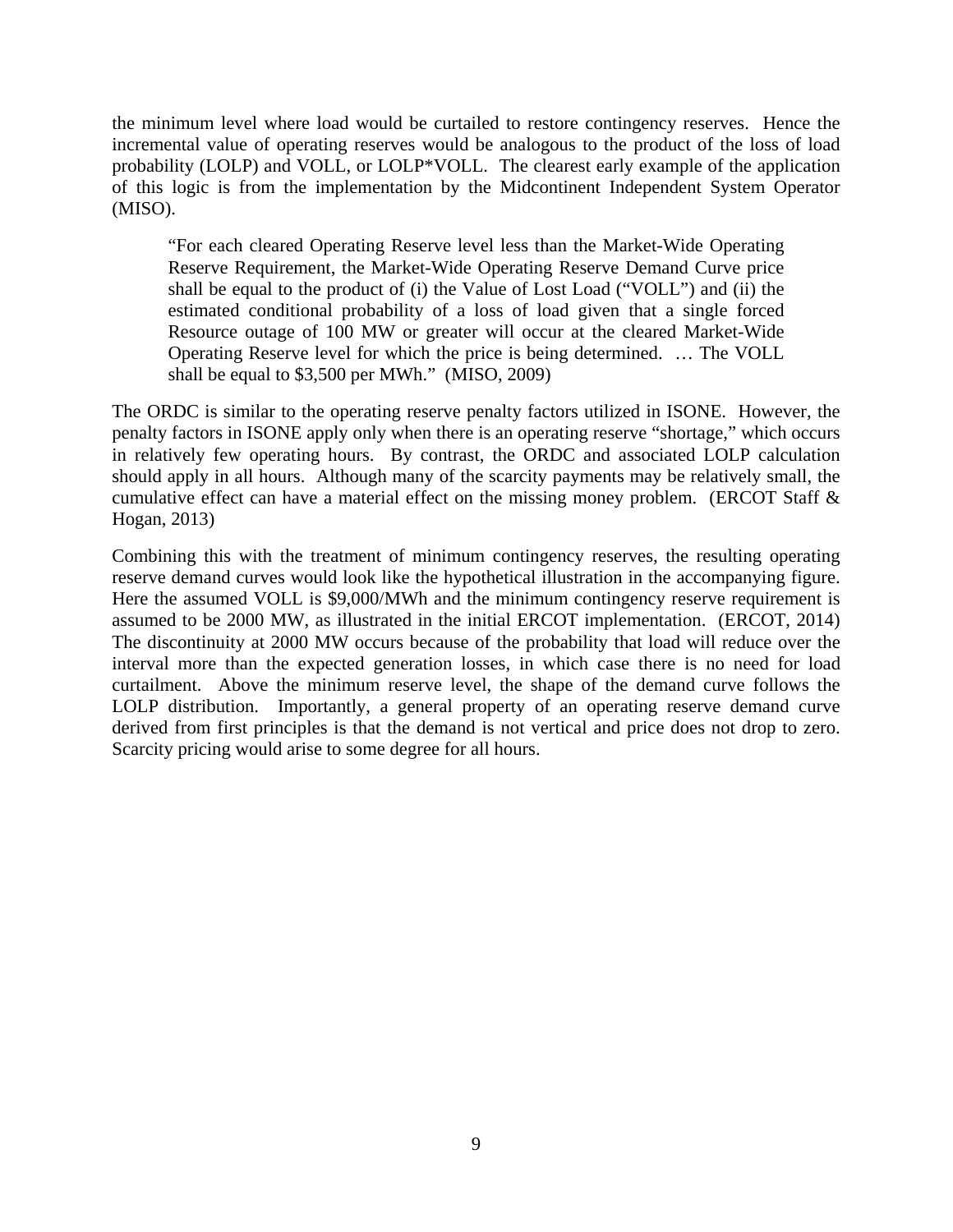

The same principles could be generalized to include zonal requirements for operating reserves that interact with energy dispatch, incorporate local interface constraints, and provide compatible short-term prices for operating reserves and interface capacity. (Hogan,  $2010$ ) simultaneous optimization in the economic dispatch, the scarcity prices attributed to operating reserves apply as well to energy whenever there is a tradeoff between energy dispatch and operating reserve capacity. Hence, the scarcity prices would contribute to resolving the missing money problem for all generators actually providing energy or reserves. (Hogan, 2013a)

The formulation of the dispatch model with an ORDC, and the dispatch-based pricing, utilize the co-optimization of reserves and energy. This would be true in real-time and would then create a consistent representation of scarcity conditions and prices. Similar comments would apply to a consistent application of the principles in the day-ahead market, which would use an ORDC and co-optimization to reflect consistent scarcity prices. (Hogan, 2013a)

### **Market Power Mitigation**

The many features of an ORDC include an important and sometimes neglected connection with market power mitigation. One of the principal challenges in monitoring electricity markets has been to distinguish between (good) high prices caused by scarcity and (bad) high prices caused by the exercise of market power.

One of the principal tools for mitigating real-time market power is to combine offer requirements with offer caps. The cap sets a limit on generator offers to be close to the variable operating cost. A persistent difficulty is that the offer caps, while effective in mitigating market power,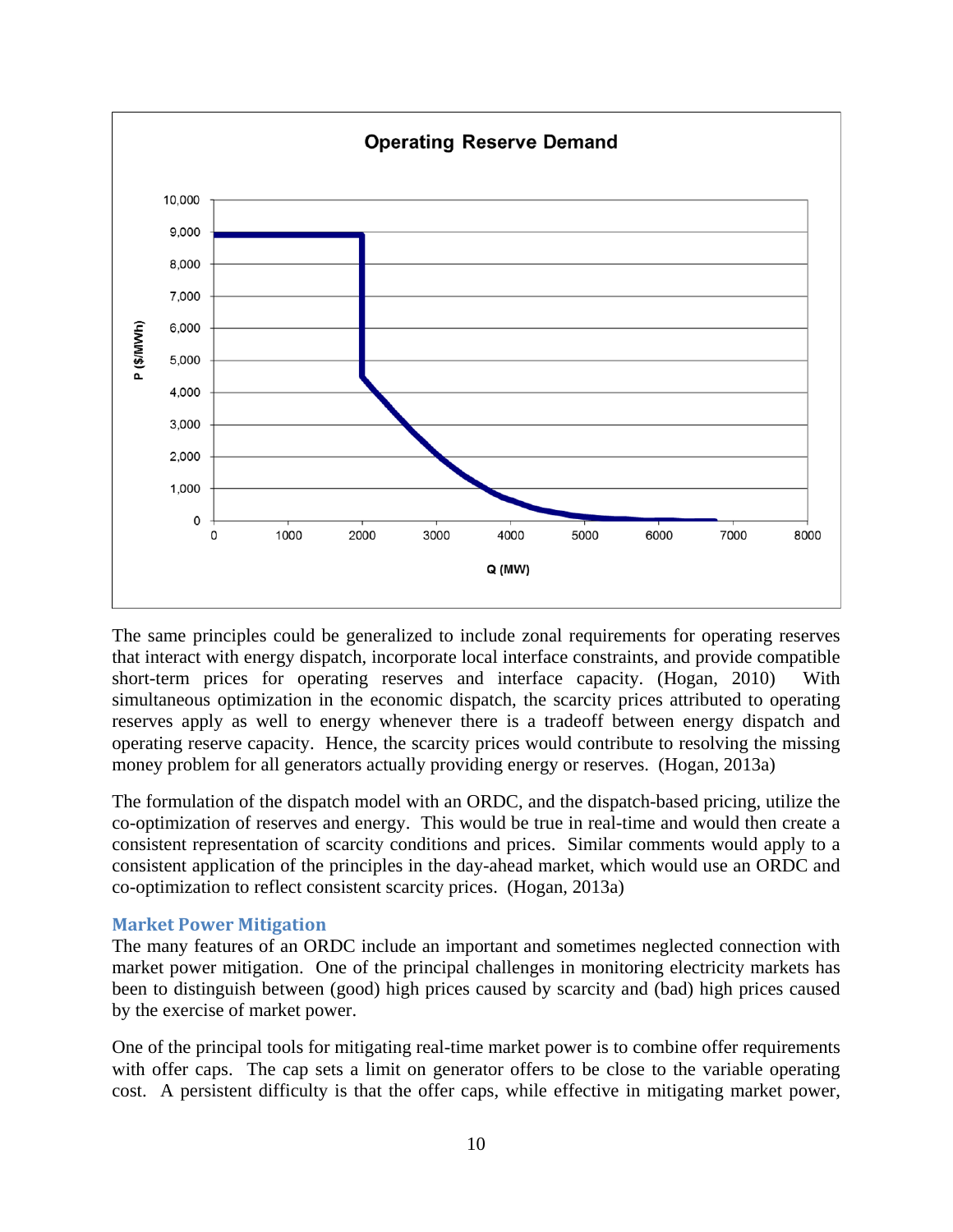also have the unfortunate effect of preventing scarcity pricing from entering the market in the form of higher generator offers. Given the pricing rules without adequate accounting for scarcity, competitive generation offers could be above estimated variable costs. However, despite the defects in the pricing rules, there is a presumption that any generation offers above a reasonable estimate of variable cost must be an attempt to withhold supply and exercise market power. There is no easy means to separate the good from the bad high price outcomes.

The ORDC formulation provides a simple escape from this important dilemma. Scarcity of operating reserves, and hence a co-optimized energy price increase, enters the market through the ORDC and clearly distinguishes between scarcity and market power. With an ORDC, it is no longer necessary to have high generation offers that look like economic withholding, in order to achieve high market clearing prices. Generators will have an incentive to make offers that approximate their true opportunity cost, and market mitigation rules based on offer caps would be less problematic. A generator with an offer of \$75/MWh could be dispatched at capacity and not face the likelihood that its offer would set the market prices during a condition of scarcity. In the presence of even a modest amount of scarcity, the generator would see and be paid the probably much higher ORDC-induced price at the VOLL\*LOLP. During times of system stress, generators could be paid thousands of dollars per MWh even though the generation offer was still \$75/MWh. And the cause of scarcity and high prices would be easy to identify as being market conditions and not generator offers. Everyone would benefit from this analytical clarity and from the contribution towards making up the missing money.

# *Augmented ORDC*

An ORDC addresses many problems in providing better incentives in the real-time energy market. In addition, the ORDC contributes to reducing the missing money problem and increases the attractions of investing in generation. However, there is no reason in principle why the basic ORDC by itself would provide enough of the missing money to be sufficient to induce investment sufficient to attain a planning reserve margin that would be consistent with a typical one-event-in-ten-year reliability standard. (Newell, Spees, Pfeifenberger, & Karkatsouli, 2014)

A reasonable implication of this disconnect would be to ask whether the cost of the reliability standard is worth the benefit. This could result in policy decisions related to the level of the reliability standard and the associated reserve margins.

Whatever the choice on the reliability standard, a separate question arises as to the best way to provide the required missing money. A common assumption is that the only practical alternative is to establish a forward capacity market. As we know well from experience, designing and operating a capacity market presents its own set of challenges and unintended outcomes. A basic ORDC helps mitigate many of the related problems of a capacity market, and makes the capacity market less important. An augmented ORDC could be a complement or an alternative to a capacity market that could operate through the energy market to provide a further contribution towards the missing money.

The idea of an augmented ORDC is simply to impose conservative assumptions on the basic ORDC model. The intent would be to provide both a greater level of reliability and an associated increase in total operating reserve and energy payments to address the missing money problem.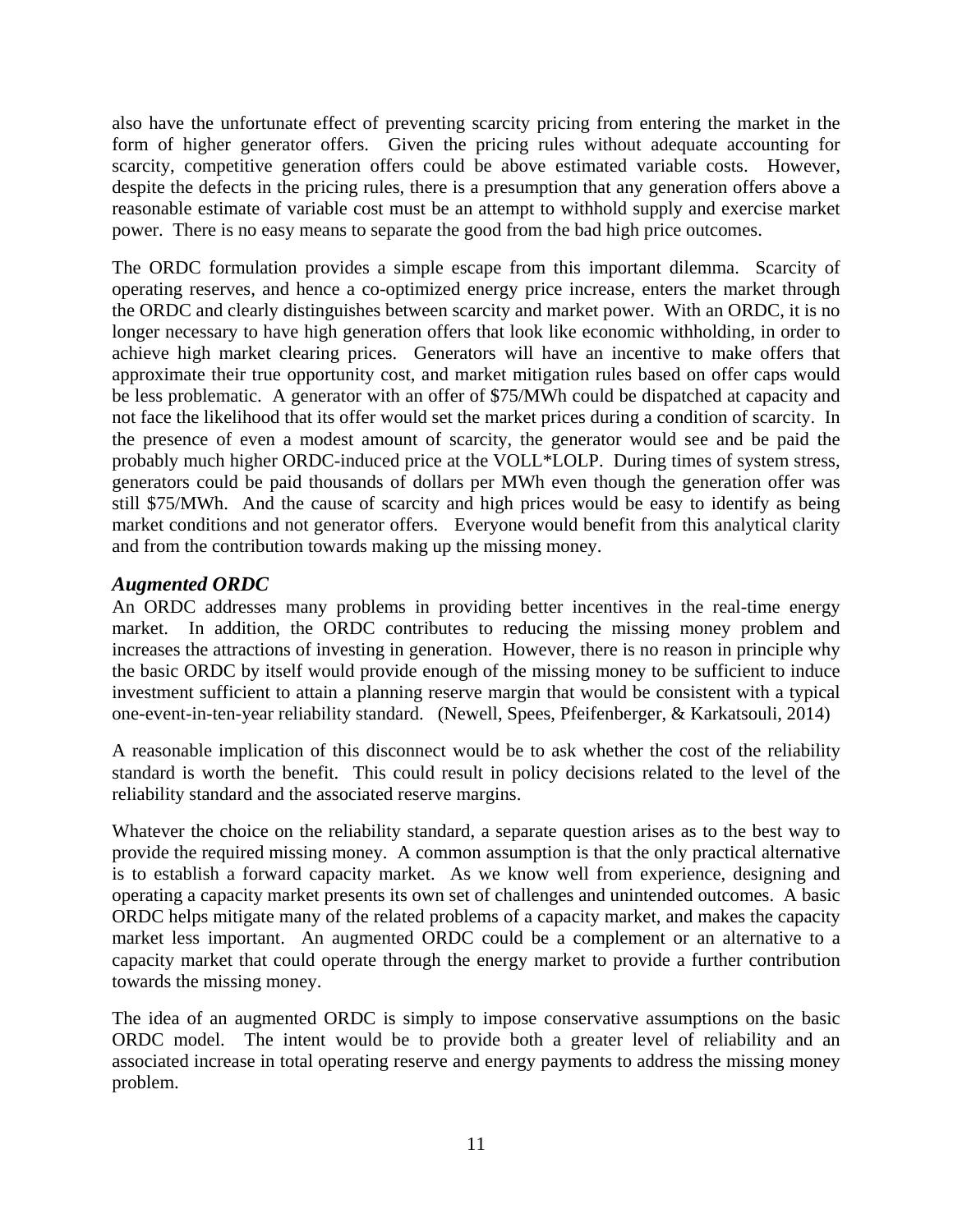For purposes of this discussion consider the three parameters of the basic ORDC: VOLL, Minimum Contingency Reserves (X), and loss of load probability (LOLP). The VOLL should approximate the average cost of involuntary load curtailments or other non-market actions that would actually be undertaken by the system operator when reserves become scare. The "X" factor should approximate the level of reserves at which the system operator would begin to take these non-market actions in order to restore reserves to an acceptable minimum contingency level. And the LOLP should be the short-run probability (e.g., over the next hour) that unanticipated increases in load or decreases in available generation would reduce operating reserves below the X level. Increases in any of these three parameters would have the effect of increasing operating reserve prices on average and contributing more of the missing money in the reserve and energy markets.

The VOLL price applies when conditions require involuntary load curtailment. It is important that this price be paid to generation and charged to remaining load. Hence, an upper bound on a conservative VOLL would be the maximum price we were willing to charge in the face of load curtailment. It may be better to err in the direction of a higher VOLL, but this may not be enough to address the reliability goal and provide the missing money. Too low a VOLL would create a situation where its application would have the average curtailed load willing to pay more to avoid curtailment. Too high a VOLL would be less problematic because it would eventually stimulate demand response that would avoid the need for the involuntary load curtailment. However, the VOLL price should not be set so high that it becomes not credible that regulators would allow the price actually to be charged or paid, in which case a VOLL at too high a level would undermine the intended incentives and there could be no real contribution to better generation investment.

Similar arguments apply to the minimum contingency level X where the system operator would initiate non-market interventions to raise the level of available operating reserves. The minimum contingency level is more directly connected to reliability. If the level is set too low, then actual interventions would start before reaching the high prices and the resulting impact would be to lower rather than raise market prices as we approach shortage conditions. If the minimum contingency threshold is set too high, then we would produce periods when high prices were being imposed but no non-market interventions were needed and the regulators would have to defend applying the VOLL when it was not required.

The short-term load and generation changes that give rise to the LOLP summarize a complex process. The models of LOLP employ certain assumptions about the accuracy of the system approximations and the ability to avoid problems like human error typically found in events that threaten the stability of the system. A conservative approach to reliability is already part of the motivation for the use of contingency constraints to define secure operations. However, it would be consistent to extend this reliability motivation to a conservative estimation of the LOLP. This would avoid the conflicts that arise with too high a VOLL or too high an X. In particular, if the conditions that define the missing money are motivated by reliability concerns, then the most obvious connection with the ORDC would be through the LOLP estimation.

There are many ways to augment the LOLP calculation, but the simplest approach would be to shift the probability curve by some fixed amount that represents the further margin of safety that motivates a high reliability standard.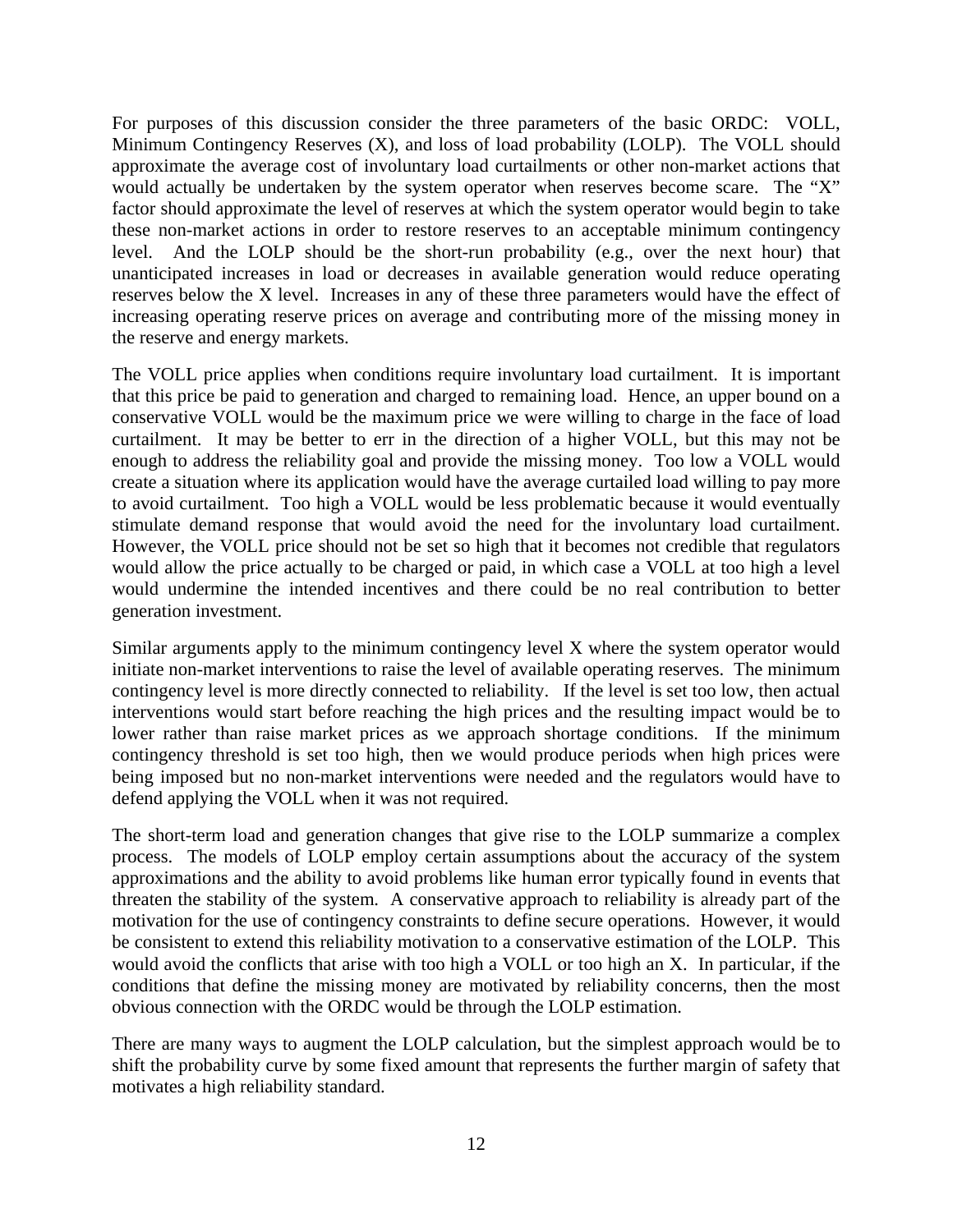

The accompanying figure illustrates such an augmented LOLP and resulting augmented ORDC in an example from ERCOT. (ERCOT Staff & Hogan, 2013) Here the standard deviation used in the normal approximation for the LOLP is 1357 MW. The two sensitivity cases illustrate the impact of shifting the mean expected change in net load over the operating reserve period by (i) one and by (ii) two standard deviations. Clearly the resulting augmented ORDC could make a material difference in the implied scarcity prices for many hours, well before we get to the minimum contingency level.

The choice of how much of a margin of safety in the ORDC should be applied is a judgment call. However, expressing the margin of safety in terms of the size of the shift in the LOLP curve seems more intuitive and transparent than setting the planning reserve margin according to the one-event-in-ten-years rule that is not connected to the actual conditions in real-time operations. Simulations would be required to determine the final estimate of the incremental contribution to the missing money under an augmented ORDC. But if the goal is to provide greater reliability, rather than to meet a planning reserve margin per se, the approach of augmenting the ORDC has advantages over a capacity market and may provide a better answer to define how much reliability is enough.

### *Demand Response*

The use of Demand Response (DR) to provide operating reserves raises the question of how to interact with the ORDC and energy pricing in the dispatch. The focus here is on how to incorporate DR to determine the impact on prices in the electricity market. This is separate from the discussion of the appropriate payments for DR that has been the subject of controversy.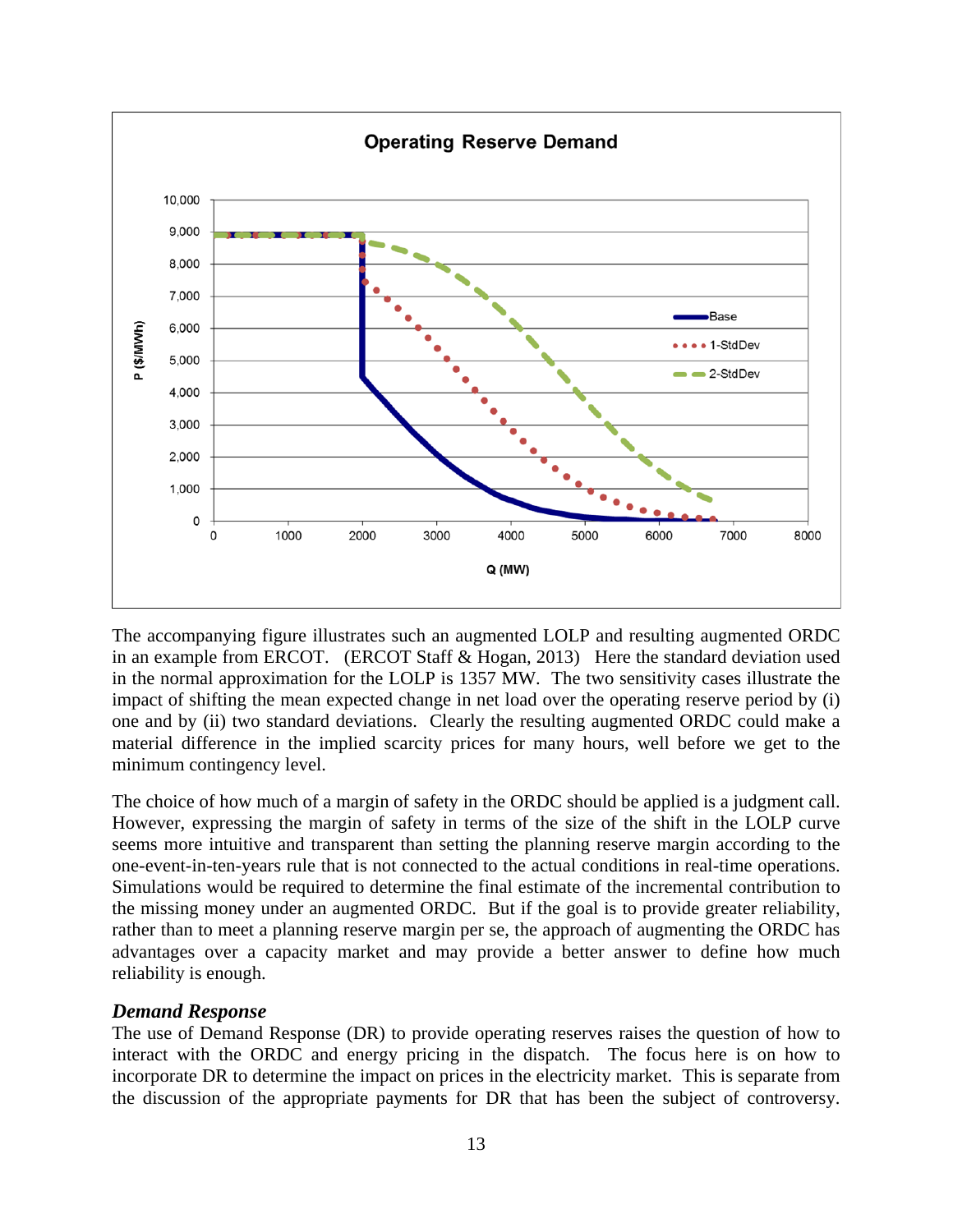(United States Court of Appeals for the District of Columbia Circuit, 2014) In the case of DR that is offered on a continuing unconstrained basis as price responsive demand, or under the buysell model, the response can be treated in a straightforward way with bid prices. However, in many cases the DR program is implemented through a contract that includes features that constrain the cumulative use and therefore affect the opportunity cost from the perspective of the rest of the market.

The details of DR matter somewhat, but a common feature is that the use of DR over some period such as a season may be limited by a total megawatt hour constraint. (Yoshimura & Parent, 2014) The essential basic structure is close to the problems found in the use of an energy limited facility. The analysis of the familiar problem of an energy limited facility provides guidance for the treatment of DR with a cumulative megawatt hour constraint. For the present discussion, assume the direct variable cost of the energy is zero, much like a hydro facility with a limited reservoir of water.

Suppose that we have an energy limited generation facility that is capable of providing operating reserves and energy. It can provide operating reserves as long as there is still available energy. However, the cumulative amount of energy over the current and future periods is limited. Using the facility to provide operating reserve now does not affect the energy available in the future. But using the energy now does affect the energy and reserves that can be provided in the future. Hence, in the current period there is no opportunity cost for using the plant for reserves, but there is an opportunity cost for using the plant to provide energy.

Estimating the opportunity cost and solving for the optimal use of such a facility is possible and familiar from the study of constrained hydro systems. A full optimization would require a dynamic model that goes beyond the limits of the static or near-horizon representation in the usual economic dispatch model used in operations. The reduced summary of the full optimization appears in the "value of water" stored in a pond, which can then be applied in determining the economic dispatch.

However, in the mode of dispatch-based pricing, the problem allows for a simpler approximation. The purpose of dispatch-based pricing is to assign prices to actions the system operator takes as part of the dispatch. To the extent possible, the idea is to assume that the operator is making good decisions consistent with economic dispatch, and to determine the implied prices accordingly. The current operating protocols include operator decisions for deploying DR to provide energy. As long as these rules are in place, the task is to determine prices that are consistent with the operator's decisions.

Ignoring the lumpiness of the decision, for a continuously dispatchable energy limited facility we can compute an upper bound on the implied energy opportunity cost whenever the plant is dispatched to provide energy. If the operator dispatch decision is optimal, it must be that the opportunity cost of the energy is no more than the market clearing price of energy including the cost of scarcity. This market price must be less than the energy offer of the next unit in the dispatch stack plus the scarcity price determined from the ORDC, with the energy limited facility removed from reserves and providing energy. This implies that an upper bound on the implied energy offer for the DR must be the energy offer of the next unit in the stack.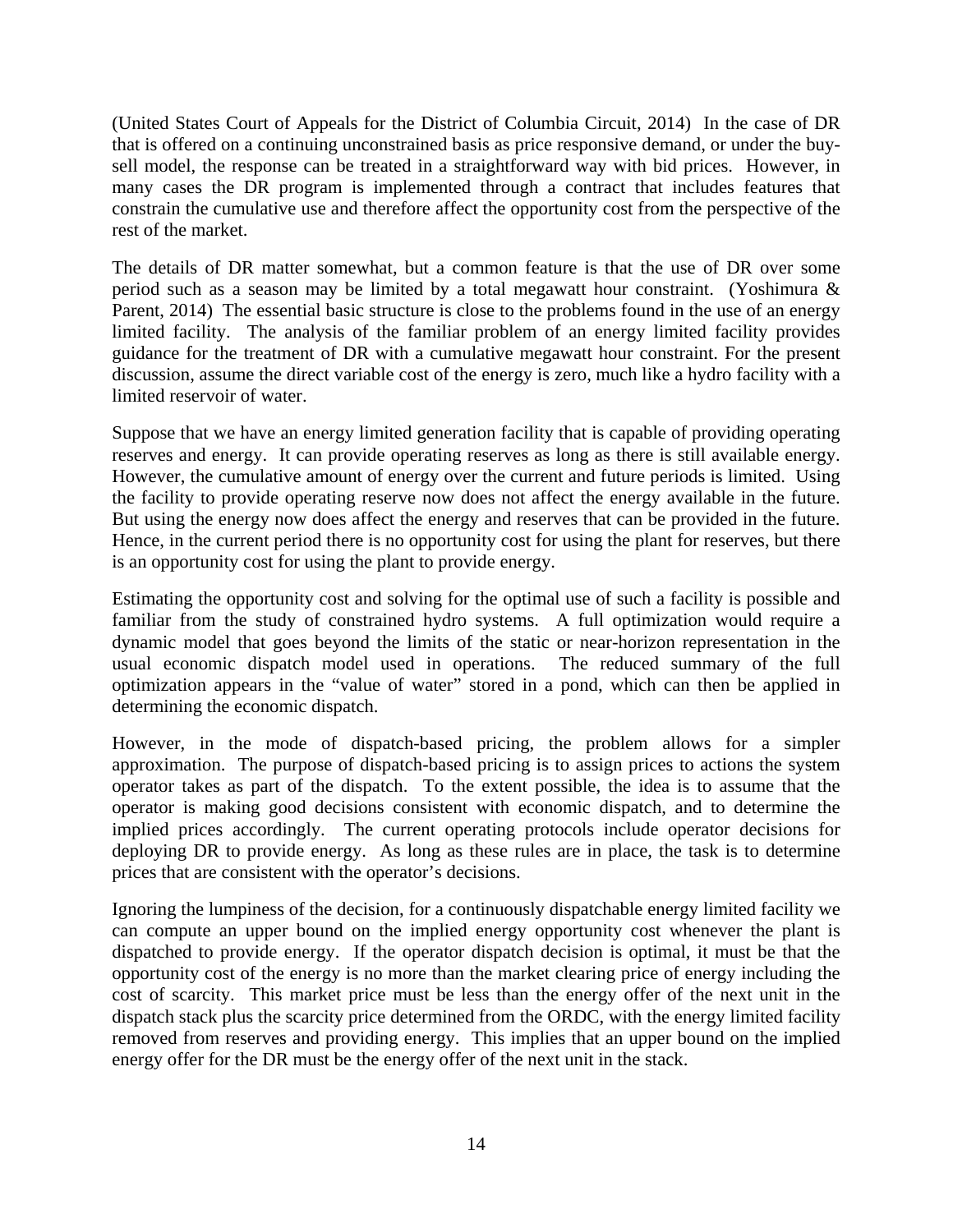In a dispatch-based framework, applying this energy offer for the energy limited unit ensures that the resulting price is consistent with the resulting energy dispatch and scarcity price. The resulting energy offer plus scarcity price will not produce a price reversal, when deploying the valuable reserve energy reduces the price. And the generator at the margin will be indifferent to providing reserves or energy.

The assumption is that the continuous approximation should be a workable solution for the lumpy DR dispatch decision. When DR is providing reserves, it should be included in the ORDC calculation as reserves. When DR is dispatched to provide "negawatt" energy, it should be removed from reserves and included in the generation stack at the implied energy offer of the first undispatched unit in the stack.

This rule should produce consistent market-clearing prices. Since DR is contracted for in advance, the associated reserve or energy payment would not go to the DR provider. Presumably the reserve payment would be rebated to entities paying for the DR contract.

This approach is quite general, and would apply whenever the operator is dispatching DR. The pricing rule is not affected by whether or not we are at, above or below the minimum contingency level. This dynamic pricing rule should be at least feasible, and perhaps easy to implement. The resulting LMPs will incorporate the scarcity value of the DR in the energy price, and use of DR will not produce a price reversal. The pricing model does not tell the operator when to use DR, but given that the dispatch calls on the DR the model determines the ex post prices consistent with the dispatch.

The rule could apply to all kinds of activities that are approximately like energy limited facilities.

# *Reliability Unit Commitment*

In day-ahead markets the bid-in load that clears provides one estimate of the forthcoming demand in the real-time dispatch. As part of their responsibility for reliability monitoring, system operators regularly prepare an independent forecast of the prospective load. When the two forecasts differ, the system operator faces the possibility that there will not be enough generation capacity to meet the requirements for forecast load and the associated reserves. In ISONE this analysis is referred to as the Resource Adequacy Assessment (RAA). This conforms to a common practice, which is to undertake a related Reliability Unit Commitment (RUC) to make sure that there is sufficient capacity to meet the system operator's forecast load.

The effect of the incremental RUC units is to increase the available capacity relative to the bid-in and scheduled load. Absent some compensating adjustment, the effect is to lower the marketclearing prices in the day-ahead dispatch. This has the perverse effect of sending the market signal that there is less scarcity than implied by the actual reliability requirements adopted by the system operator.

One way to apply the approach of dispatch-based pricing for the day-ahead market would be to treat the RUC requirement as a need for increased reserves relative to the bid-in load indicated requirement. A direct approach would be to utilize an augmented ORDC to incorporate the reliability requirement of the RUC. The locational or regional ORDC calculated from the first principles would be augmented by shifting the probabilistic portion of the non-spin demand curve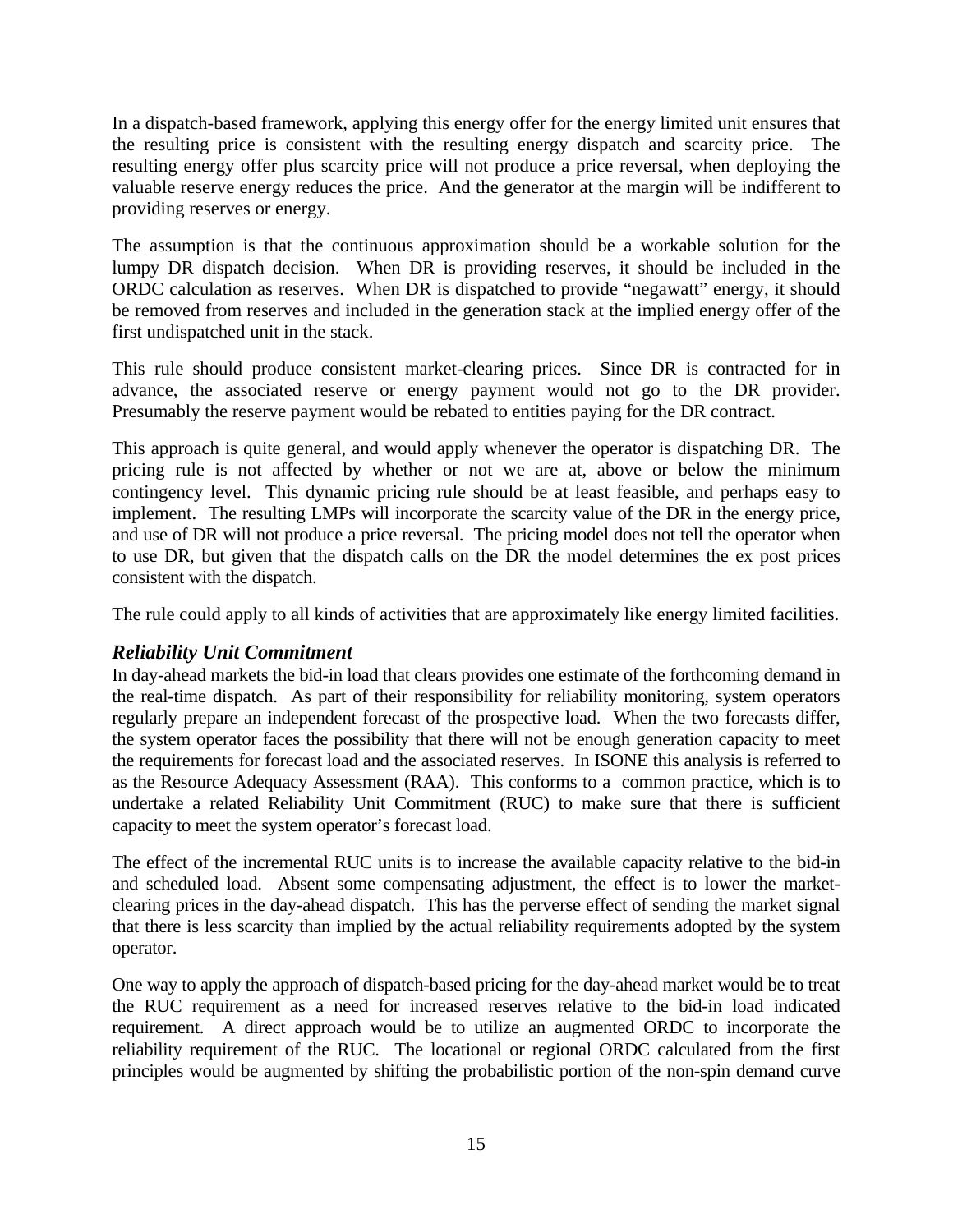by the RUC amount. The increased capacity committed would be part of the available reserves, and the augmented ORDC would incorporate the value of the increased reserves.

In real-time, the uncertainty would be resolved to be higher or lower load than the system operator forecast. In any event, the RUC commitment would be sunk, and there would be no purpose in a separate treatment of the generation capacity committed by the RUC.

## *Voltage Support*

Full description of all the many transmission constraints that limit an economic dispatch can be a daunting task. Often the dispatch models are functionally equivalent to DC load models that address real power only. This modeling approach assumes that reactive power is readily available, unconstrained, and unimportant in determining the dispatch. However, when voltage constraints are important and these simplifying assumptions do not apply, it may be necessary to restrict load or operate certain generators in order to avoid reactive power losses or ensure reactive power supply. (Hogan, 1993)

The dispatched generation or load constraints often are then treated as OOM transactions. The decisions are fixed in the dispatch model and excluded from the price calculations. This results in increased total capacity and lower prices in the associated dispatch.

Incorporating voltage constraints and reactive power flows in the full dispatch model would require a full AC, security-constrained, optimal power flow representation of the dispatch. This might be a good idea, someday, but it would be a great challenge with existing software for controlling economic dispatch. Real and reactive power flows and the impact on local voltage constraints are highly nonlinear, and thus difficult to incorporate in the formal dispatch model. The practice of reliability evaluations and dispatch of a generator for reactive power depends more on the discretion of the system operator.

However, the software limitation on economic dispatch does not apply to the application of the principles of dispatch-based pricing. A linear representation of the impact of real power flows on the local voltage would not be a good guide to the dispatch, but a linear approximation of the reactive power and voltage impacts on the margin for prices for the actual dispatch would be both appropriate in theory and much easier to estimate in practice. In effect, this linear approximation would be included as one of the binding transmission constraints modified to include the independent effect of local generation.

# **Extended Locational Marginal Pricing**

The examples of dispatch-based pricing illustrate the simplicity and flexibility available for improving both real-time and day-ahead pricing models. Incorporating refinements in dispatchbased pricing should go a long way in supporting the incentives and integrity of electricity markets. However, the underlying economic dispatch pricing formulation has limitations in dealing with the full complexity of electricity markets.

In the core model of economic dispatch for electricity markets, energy prices derived from marginal costs support the equilibrium solution. This is true in the limited sense that within the formal structure included in the model the energy prices provide the appropriate charges to loads and payments to suppliers. However, prices that support the equilibrium solution for energy do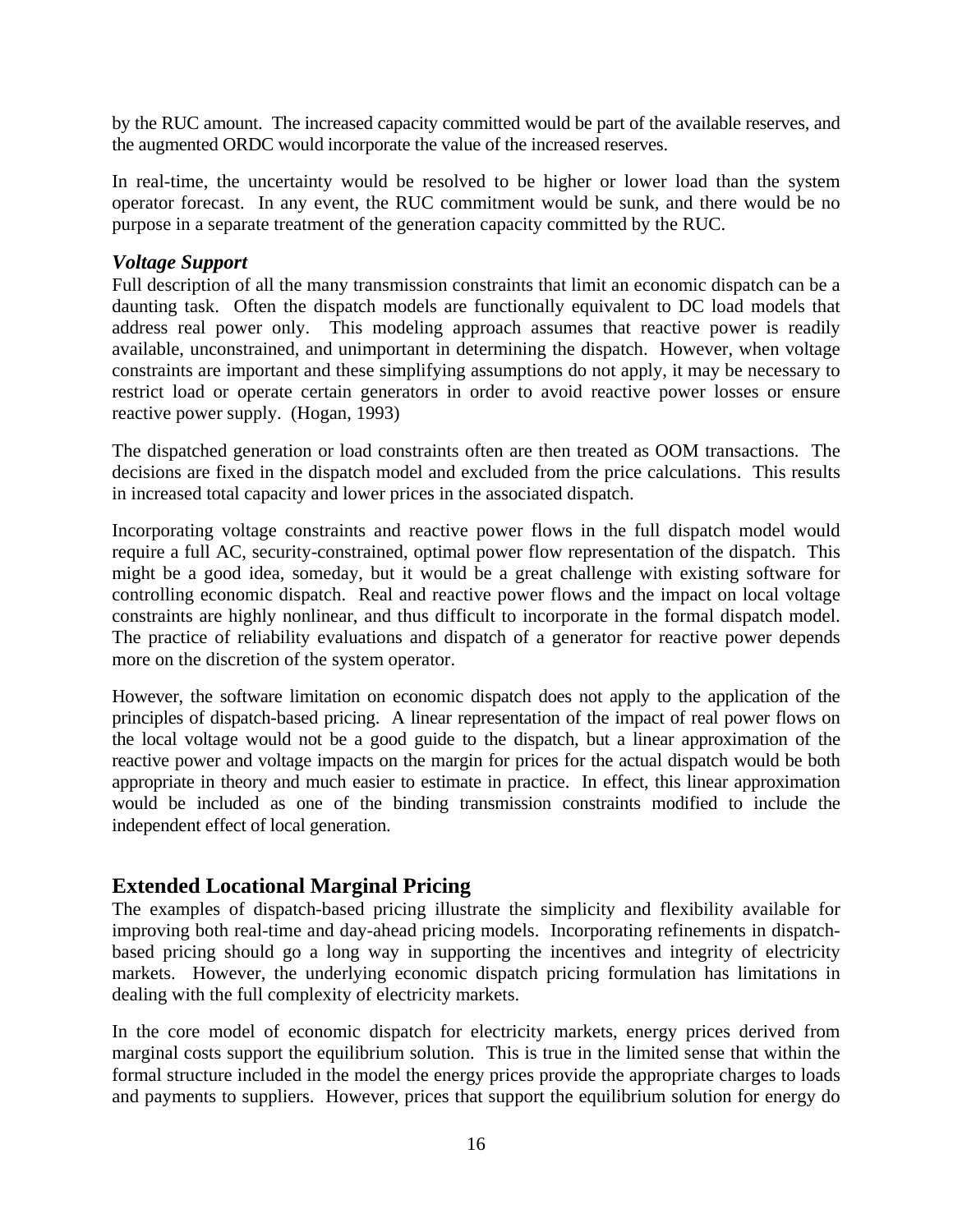not provide the necessary payments for products and services not included in the core model. Ancillary serves such as reactive support, black start capability and so on, are not priced in the same way and must be paid for in a matter separate from the formal structure embedded in the core model. The particular rules for determining these payments are often ad hoc and not derived from an inclusive model. Charges applied to customers to cover these costs are similarly based on reasonable but ad hoc rules that often approximate some pro rata allocation across customers. These charges applied in addition to energy payments go under the heading of the "uplift" following a nomenclature established in the UK electricity market restructuring.

Hence, an uplift payment is an inherent part of electricity markets. The total cost of uplift payments is usually relatively small and the effects on market incentives are often ignored in formal analysis as being de minimis. However, this may not be true as more and more charges are included in the uplift. An example of an added source of uplift charges is with costs for startup and minimum load requirements associated with unit commitment.

Unit commitment with economic dispatch introduces discontinuities into the electricity market model; e.g., the plant is committed or not. The usual interpretation of market-clearing prices has the economic dispatch as consistent in the sense that the dispatch is a profit-maximizing solution for the individual generators and load that take the prices as given. However, this marketclearing definition ignores the effects of the discrete decisions that define the discontinuities. In the presence of these conditions, there may be no set of prices that supports the economic dispatch as the market clearing solution. In other words, given the prices some generators or loads may have an incentive to deviate from the economic dispatch. For example, a generator may not recover its startup costs at the given prices, and would prefer not to operate. Or another generator that should not be committed and dispatched may see a foregone opportunity cost because that generator would earn a profit at the given energy prices. One solution to make the economic dispatch consistent with the incentives in the market is to make up any losses for dispatched generators or to pay the lost opportunity profits for the constrained off generator.

These extra payments constitute an addition to the uplift that balances the difference between optimal profits and actual profits at the given energy prices. A reasonable goal would be to set the energy prices so as to minimize the extent of these uplift payments. This approach goes under the heading of Extended Locational Marginal Prices (ELMP). The ELMP derive from the so-called convex hull of the total cost of the unit commitment and economic dispatch problem. These ELMP prices minimize the uplift associated with the difference between the market clearing solution given the prices, and the optimal commitment and dispatch. This minimum uplift includes transmission congestion and loss revenues that determine the revenue adequacy of financial transmission rights. (Gribik, Hogan, & Pope, 2007)

The ISONE has been examining the implications of ELMP and its dispatch-based pricing approximations as part of its market discussions. (Coutu & White, 2014b) The essential idea is that many activities related to start-up, block loading of generation units, minimum output requirements, minimum run times, and so on, create various kinds of lumpy choices (the plant is off or on) that produce non-convexities in the total cost curve for unit commitment and dispatch. The results can sometimes be counterintuitive, but the theory and examples developed by the ISONE illustrate the use of ELMPs to provide a pricing regime that comes as close as possible to the core model and that reduces to the core model when the best convex approximation leaves no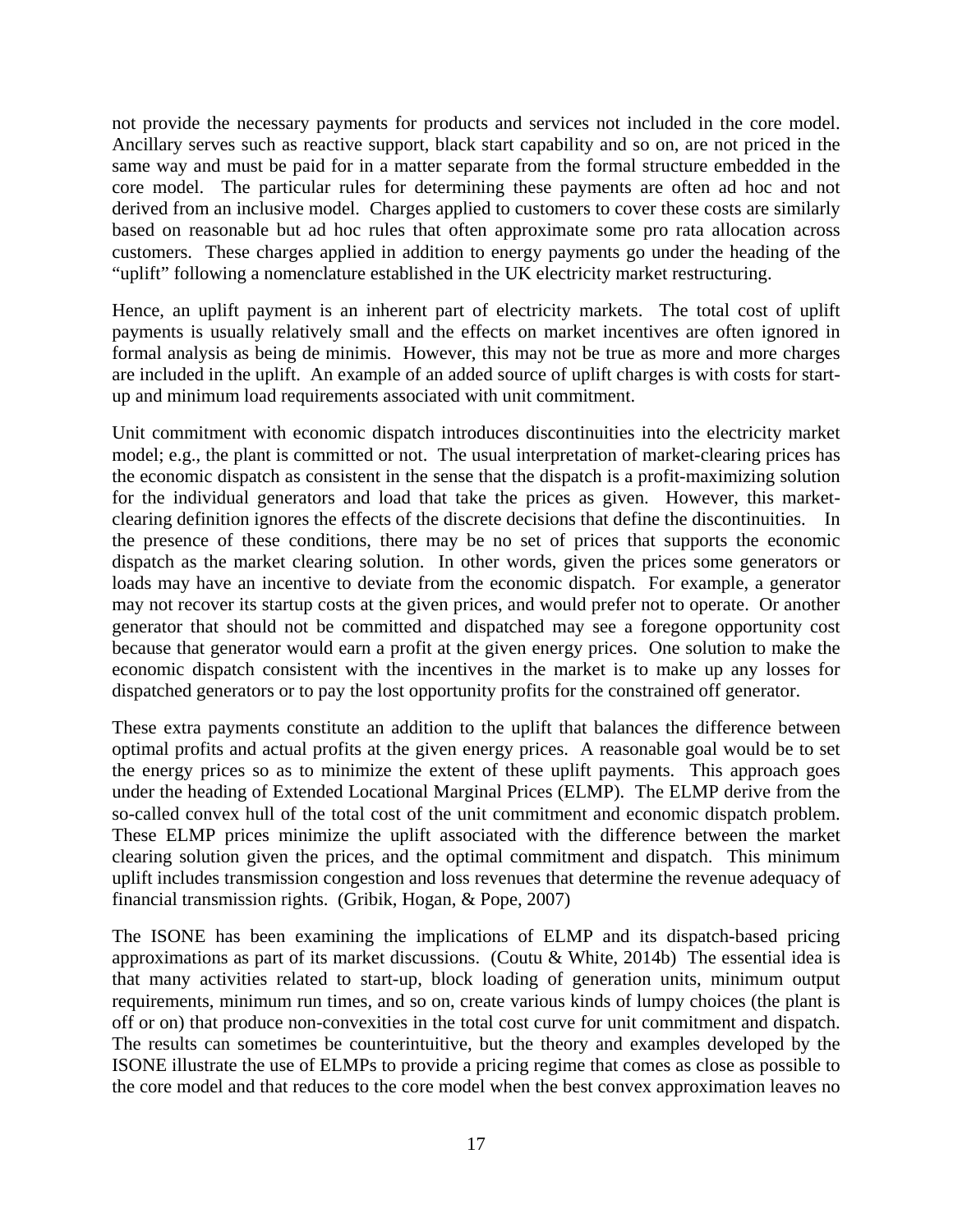gap relative to the total cost curve. (Coutu & White, 2014c) The balance of payments appears in the uplift charges, and this contribution to uplift is as small as possible.

The ELMP approach deals with an application of the unit commitment and economic dispatch framework that goes beyond some of the simplifying assumption of otherwise convex problems. The intuition for ELMP can be summarized as recognizing the difference between the marketclearing solution at the ELMP and the economic dispatch. The market-clearing solution is the outcome that would prevail if all load and generation took energy prices as given, and individually chose their own profit-maximizing solution. If the problem has no lumpy decisions, essentially assuming convexity, then the economic dispatch is a market-clearing solution. There is no gap. But if the problem does not meet these convexity conditions, the two solutions can differ. Then the ELMP supports the market-clearing solution, and the associated revenue effects, impacts on financial transmission rights, the nature of binding constraints, and so on, apply to the market-clearing solution, but not to the actual economic dispatch. (Cadwalader, Gribik, Hogan, & Pope, 2010) The difference creates the need for the uplift payments.

The ELMP approach creates another type of requirement for dispatch-based pricing. Essentially, we have to know the solution and associated costs of the unit commitment and economic dispatch in order to calculate the ELMP. This does not require a perfect solution to the unit commitment and economic dispatch. The minimum uplift property of ELMP applies relative to any dispatch, including an approximate solution to the underlying problem. However, the ELMP is not produced as a byproduct of the economic dispatch in anything other than the convex case. We need to know the underlying costs and model in order to then calculate the ELMP. So ELMP is inherently a case of dispatch-based pricing.

In addition, actual calculation of ELMP involves finding a solution to an appropriate mathematical dual version of the unit commitment and dispatch problem. This dual formulation has long been recognized as an approach applicable to a wide range of optimization models. (Falk, 1969) There is a great deal of experience with methods for solving for these dual prices. The cumulative experience is that it is easy to get a good approximation of the prices but it is more challenging to get an exact solution. Combined with the complexity of the underlying model, there is a strong interest in providing what the ISONE terms as Approximate Extended Locational Marginal Prices (AELMP). (Coutu & White, 2014b)

One approach that has a great deal of appeal is to utilize a relaxed version of the unit commitment and economic dispatch model. This is referred to as the "dispatchable" model in (Gribik et al., 2007). This is a much easier problem to solve, and with the usual assumption would produce a convex model with easy-to-obtain prices. This convex problem looks like the core model where it is easy to compute prices. This approximation may not be a good way to determine the commitment and dispatch, but this AELMP formulation may provide a workable way to approximate the prices. The resulting dispatch-based prices would not be exactly the uplift minimizing ELMP, but they could be a workable approximation.

# **Day-Ahead and Real-time Interaction**

A day-ahead electricity market creates financial commitments that are settled at the real-time price. There are a few decisions such as unit commitment actions that involve irrevocable physical effects, but the vast majority of the day-ahead transactions create obligations and rights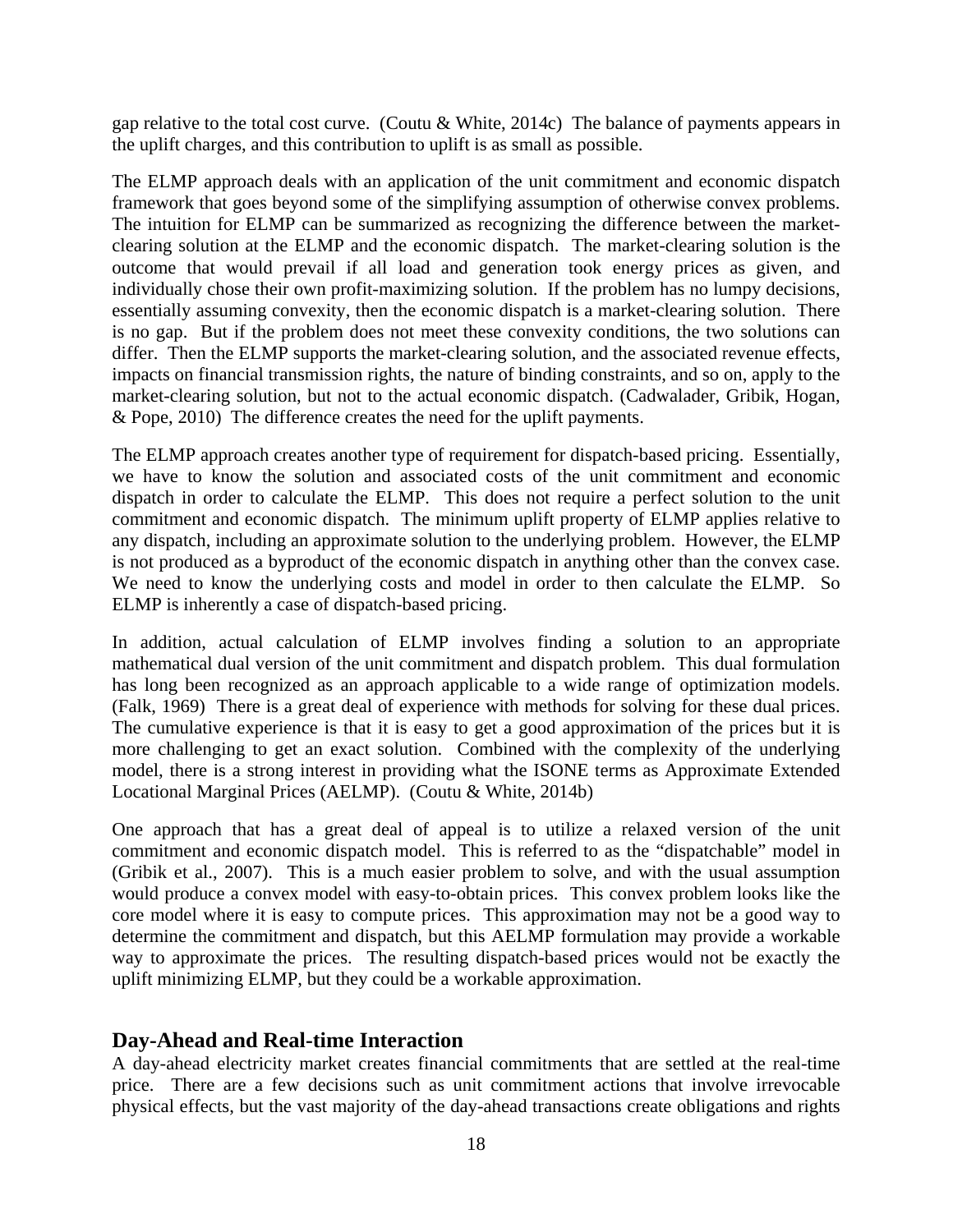for physical flows in real time that permit deviations from the day-ahead contracts to be discharged at real-time prices.

In addition, the typical day-ahead markets include so-called "virtual" transactions which are explicitly acknowledged to be purely financial. The virtual bids and offers are treated essentially the same as bids and offers from entities that own generation or serve load. However, unlike the entities with these real-time physical transactions, the virtual traders need have no connection to physical transactions and will settle as an imbalance the full amount of their contract at the realtime price.

These characteristics of electricity markets make clear the importance of efficient real-time pricing. All traders who will have to settle in the real-time market will try to anticipate the realtime price. Even if the full pricing rules in the day-ahead market are not perfect, with no transactions costs the effect of virtual transactions will tend to arbitrage any anticipated differences between the day-ahead and real-time price. This price convergence function provides a number of benefits to the market. The existence of virtual transactions also guarantees that defects in real-time pricing design will not be corrected by the day-ahead market. The day-ahead market comes chronologically before the real-time market, but in terms of the incentive effects the day-ahead market will follow the incentives established by the real-time pricing rules.

In the electricity system, a day is a long time. Hence, at the time the day-ahead market clears there is a good deal of uncertainty about the actual supply and demand conditions that will appear in real-time. This means that the arbitrage and equilibrium between day-ahead and realtime should operate in terms of the expected prices in real-time. On any given day, the prices in real-time could be quite different than the day-ahead prices. One of the reasons the day-ahead market is valuable for market participants is the ability to hedge the uncertain real-time price. But on average there should be convergence between day-ahead and real-time price, other than for what should be relatively small aggregate effects of risk aversion and transaction costs.

The connection between day-ahead and the expected real-time prices applies in the case of ELMP. The values of prices will depend on the choices of which commitment decisions are treated as variable. In real-time, many of these commitment decisions will be fixed in advance. If treated as fixed in the real-time ELMP pricing model, the prices will differ to some degree from the day-ahead prices. Sometimes they could be higher or lower in real-time, but on average the day-ahead prices and real-time prices should converge due to the effects of arbitrage and virtual bidding. In addition, virtual bids by design add convex elements to the day-ahead problem. This should reduce the lumpiness inherent in the model and tend to reduce the need for uplift.

Although virtual bidding offers a powerful tool to overcome defects in the day-ahead market, there is no good reason to impose defects that can be avoided. The implication is that the design of the day-ahead market should be established to reflect as much as possible the anticipated conditions in the real-time market. Hence, the description of the transmission grid should reflect the real grid expected to be in operation. Energy and ancillary services commitments should be included in the day-ahead clearing. Pricing for energy, operating reserves, congestion and so on, should all be the best possible approximation of the real-time conditions. The solution of the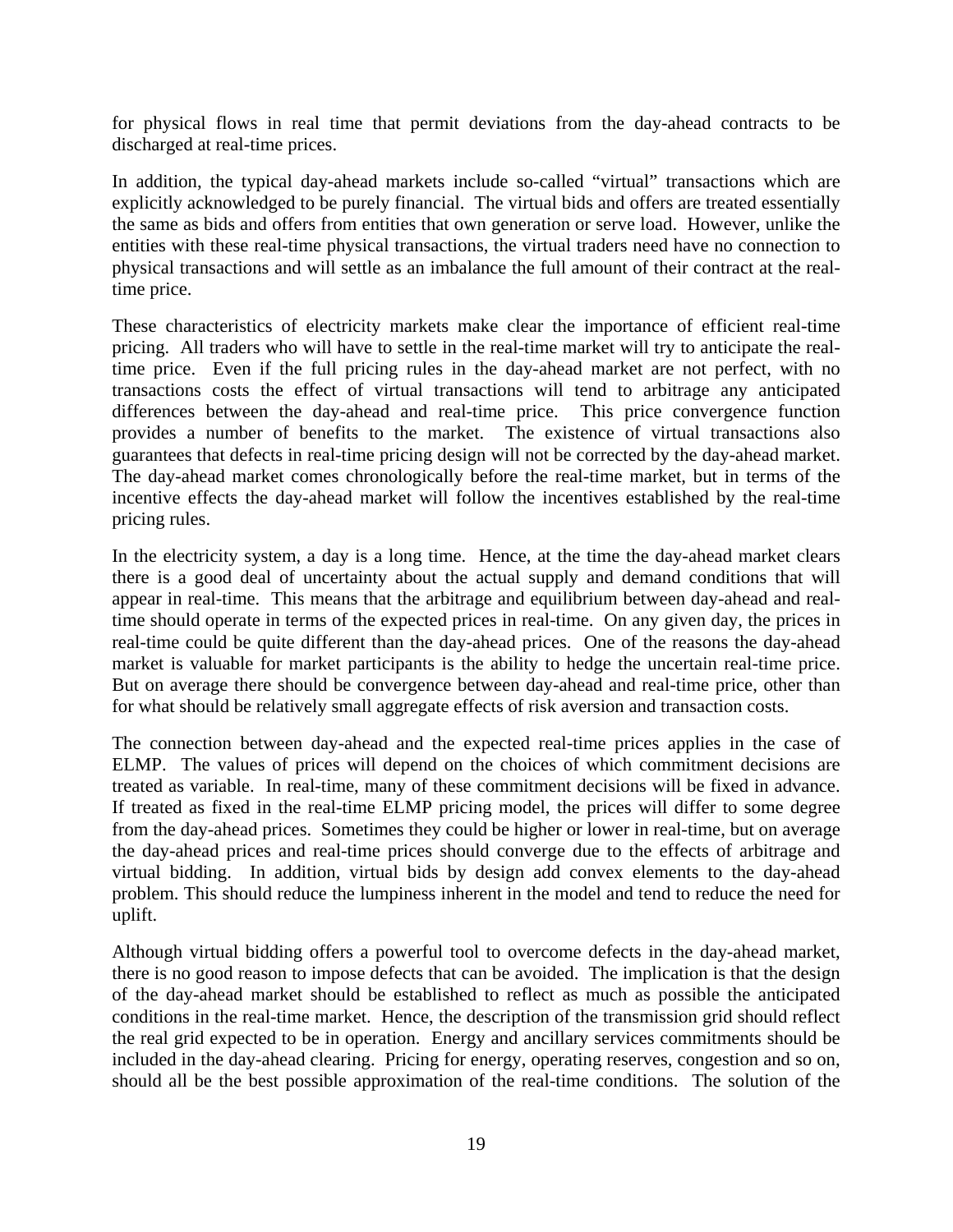day-ahead model should be co-optimized just as in the real-time model. The same principles of dispatch-based pricing can be applied in the day-ahead and the real-time.

# **Forward Markets**

More efficient pricing in the real-time and day-ahead spot markets would serve many purposes that will provide better incentives for forward markets for electricity and related markets for scheduling fuel supply.

The real-time market is the most important market. The rules for dispatch and pricing in realtime affect everything that comes before. Forward markets provide hedging and scheduling activities, but the forward markets look ahead to what will happen in real-time. If efficient prices do not appear in association with the actual dispatch, this inevitably creates incentives to either "lean-on" the rest of the system, when prices are too low, or self-schedule to avoid providing flexibility for economic dispatch, when penalties are too high. This applies to short-term scheduling of generation and fuel supply. It applies to long-term investment in generation capacity, energy efficiency and load management. The regulatory and administrative efforts to compensate for bad incentives in real-time add costs and complexity that are unnecessary and self-reinforcing.

Better spot prices that capture more of the scarcity impacts would help reduce the missing money problem and, therefore, make capacity markets less important. Better scarcity pricing would address directly the real-time performance problem for capacity resources that has been the subject of controversy and attention in ISONE.

Better real-time scarcity pricing would also provide incentives for generators to arrange for natural gas supplies and dual fuel capabilities. The ISONE plan is to allow revisions of offer prices to reflect real-time gas supply conditions and this would interact with dispatched-based pricing to provide the right incentives at the right time.

There are important related scheduling issues for arranging natural gas supplies, and these are being addressed. But better scheduling will not be as effective as it could be if it also accompanies improved implementations of real-time dispatch-based pricing.

# **Uplift Cost Allocation**

Improved pricing would reduce some of the sources of uplift. The remaining uplift must be collected in some way to cover the costs incurred by the market operator. This allocation decision problem is a separate question with its own complications. There is an important dimension, however, in which the uplift allocation rules interact with the objective of achieving efficient prices.

A common appeal related to efficiency is to assign uplift according to some principles of cost causation. This logic is likely misplaced in the case of many uplift components. The cost causation arguments are motivated by the incentives at the margin, to the extent the effects can be identified. A basic objective of dispatch-based pricing is to move as much of these costs as possible into the efficient locational prices for energy and ancillary services. From this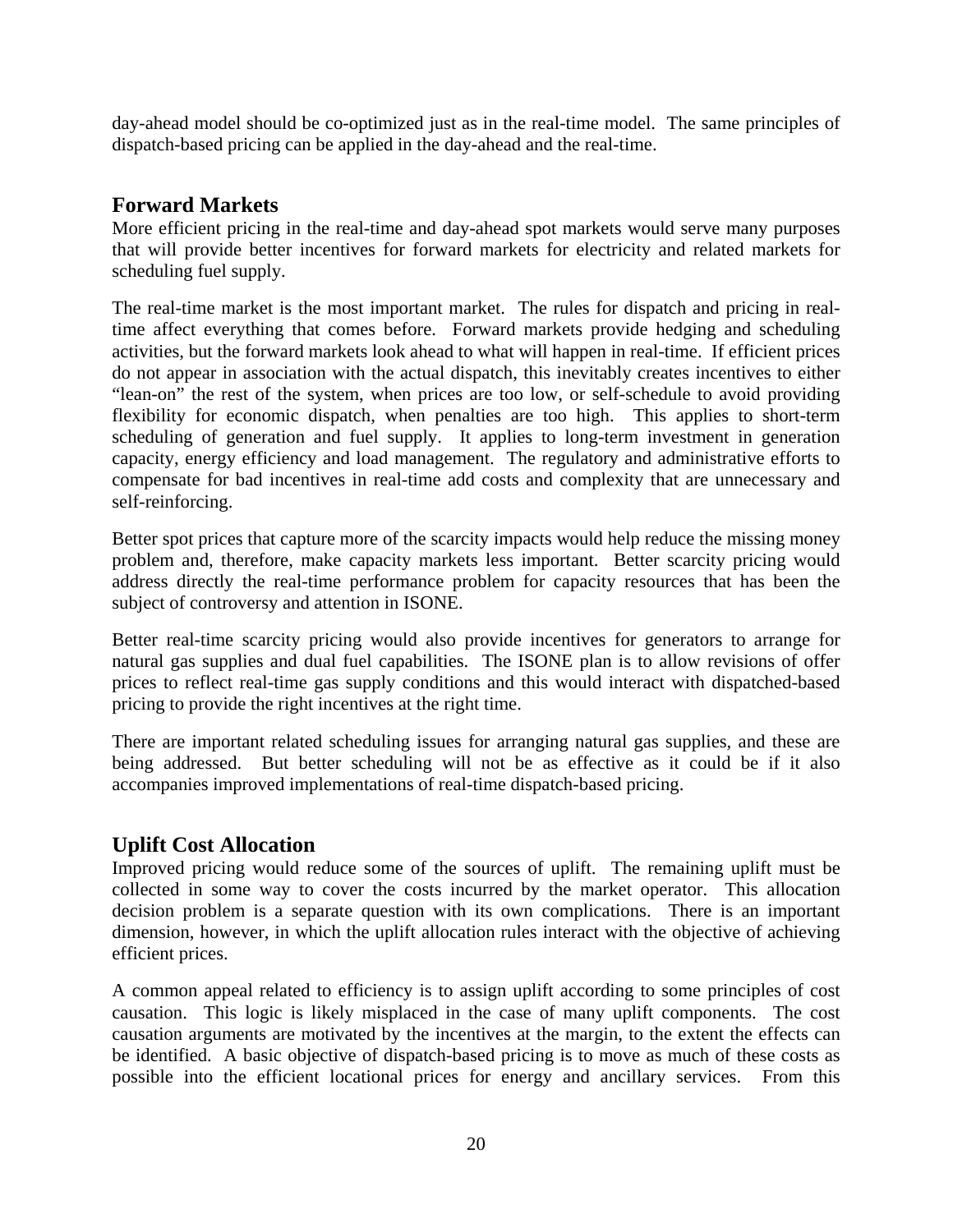perspective, if there are marginal impacts of a transaction that contribute to uplift, this is a signal to identify and fix the ex post pricing rules, and not a signal to guide the allocation of uplift.

By this construction, uplift costs are those costs which cannot be attributed at the margin and therefore cannot be allocated according to a marginal principle of cost causation. The attempts to move away from the marginal to lumpy decisions such as simulations of the market with and without various transactions run into similar problems of lumpy decisions that are so difficult or impossible to solve as discussed in the case of ELMP.

For costs that cannot be identified at the margin, the principles of efficiency imply that cost allocation should be done in a way that minimizes the change in decisions, such as a decision not to schedule an efficient import due to the transmission access charge, while covering the total costs. The cost uplift allocation challenge is similar to or the same as allocating transmission access charges, connections fees and so on. The basic guideline is similar to more restrictive case of Ramsey pricing, where the effect is to allocate such costs to the transactions that will be changed the least. (Transpower, 2002)

The implication of this rule would be to allocate uplift charges more to final physical load and less or not at all to day-ahead virtual transactions. A problem arises through the allocation of uplift charges to virtual transactions. In ISONE, these uplift charges average around \$2/MWh and provided a significant impediment for virtual trading to equilibrate the market. The independent market monitor recommended eliminating the charges for all virtual load and others that could not reasonable be assigned cost causation responsibility. (pp. viii-ix) (Potomac Economics, 2013) Removing uplift charges for virtual transactions would increase day-ahead market participation, improve price convergence and promote efficient day-ahead prices that properly reflect real-time expectations.

# **Conclusion**

Dispatch-based pricing principles and associated practices work to create efficient price signals consistent with economic dispatch. A fundamental assumption of markets in electricity is that market participants will make operating and investment decisions based on market prices. The simplified theory implies that efficient prices are all that would be needed to provide the right incentives. That real systems do not conform to the simple theory does not imply that efficient prices are less important. To the contrary, the practical implication is that efficient prices become even more important in minimizing the out-of-market interventions and costs that are so difficult to design and which produce perverse incentives. The most important step for ISONE and other organized markets would be to change the priority from compensating for deficiencies in efficient real-time pricing to removing the impediments to efficient prices. Only when everything available had been done to move to efficient real-time pricing, would we turn to other market interventions. The examples of dispatch-based pricing applied to transmissions constraints, operating reserves, reliability commitments, voltage support, and unit commitment problems illustrate the ideas, the flexibility of the approach, and some of the limitations. Efficient real-time and day-ahead pricing models should be the first choice, not the last resort.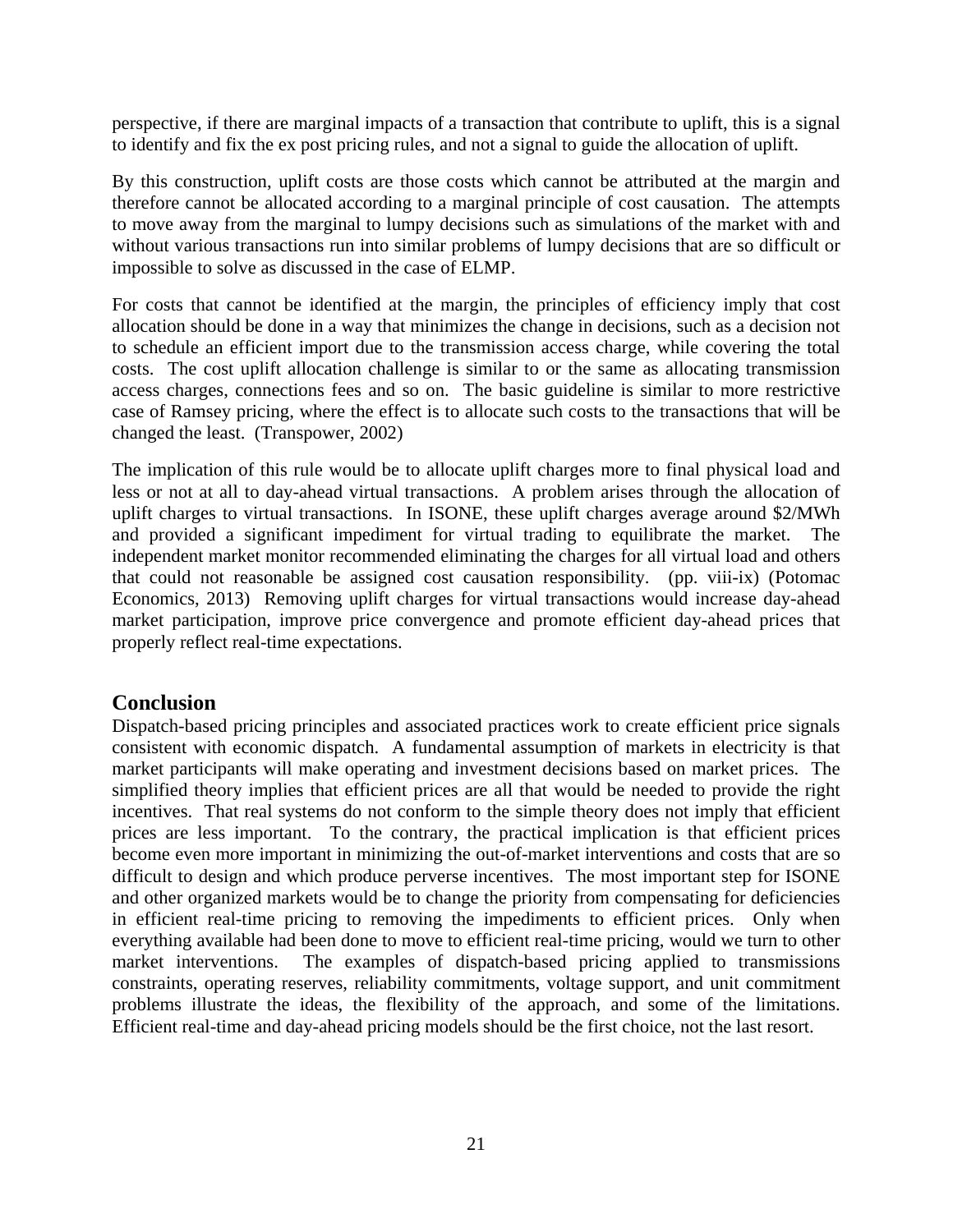### **Appendix Dispatch-Based Pricing Formulations**

The purpose of ex post or dispatch-based pricing is to determine "prices consistent with the actual usage by applying the marginal tests of economic dispatch." (Hogan, 1992) The essential idea is to let the dispatch determine the prices rather than to change the dispatch to meet some model that might differ from the operational practices of the system operator. By making prices consistent with the dispatch, we create incentives that support rather than oppose the actions of the system operators.

The basic formulation utilizes a security-constrained economic dispatch problem. (Hogan, 2013b). Let  $B(d)$  define the benefits of bid-in load  $(d)$  and  $C(g)$  the cost of generation  $(g)$ offers. Incorporate other relevant variables such as unit commitment decisions in the control variables in *u* . The net load at each location is defined as the vector  $y = d - g$ . Aggregate losses are  $L(y, u)$ . Finally the transmission constraints appear in the vector function  $K(y, u)$ . With these definitions, we treat the underlying security-constrained economic dispatch problem as

$$
\begin{aligned}\n\max_{d \in D, g \in G, u \in U} B(d) - C(g) \\
\text{s.t.} \\
d - g &= y, \\
L(y, u) + i' y &= 0, \\
K(y, u) &\le 0.\n\end{aligned}
$$

The notation sets up the corresponding optimality conditions as

There exists 
$$
(d^*, g^*, y^*, u^*, \lambda, \eta, p)
$$
, such that  
\n
$$
d^* - g^* = y^*,
$$
\n
$$
L(y^*, u^*) + t'y^* = 0,
$$
\n
$$
K(y^*, u^*) \le 0, \quad \eta^t K(y^*, u^*) = 0,
$$
\n
$$
\eta \ge 0, \quad u^* \in U,
$$
\n
$$
(d^*, g^*, y^*, u^*) \in \arg \max_{d \in D, g \in G, y, u \in U} \Big[ B(d) - C(g) - \lambda \Big( L(y, u) + t'y \Big) - \eta^t K(y, u) - p^t (d - g - y) \Big].
$$

Given these optimality conditions, we can apply the usual analysis to derive the general form of the locational marginal prices (LMP) as in:

$$
p = \lambda \left( \nabla L_y \left( y^*, u^* \right) + t' \right) + \eta^t \nabla K_y \left( y^*, u^* \right).
$$

Hence, the LMP has the interpretation as the effect of the system reference energy price, marginal losses, and congestion.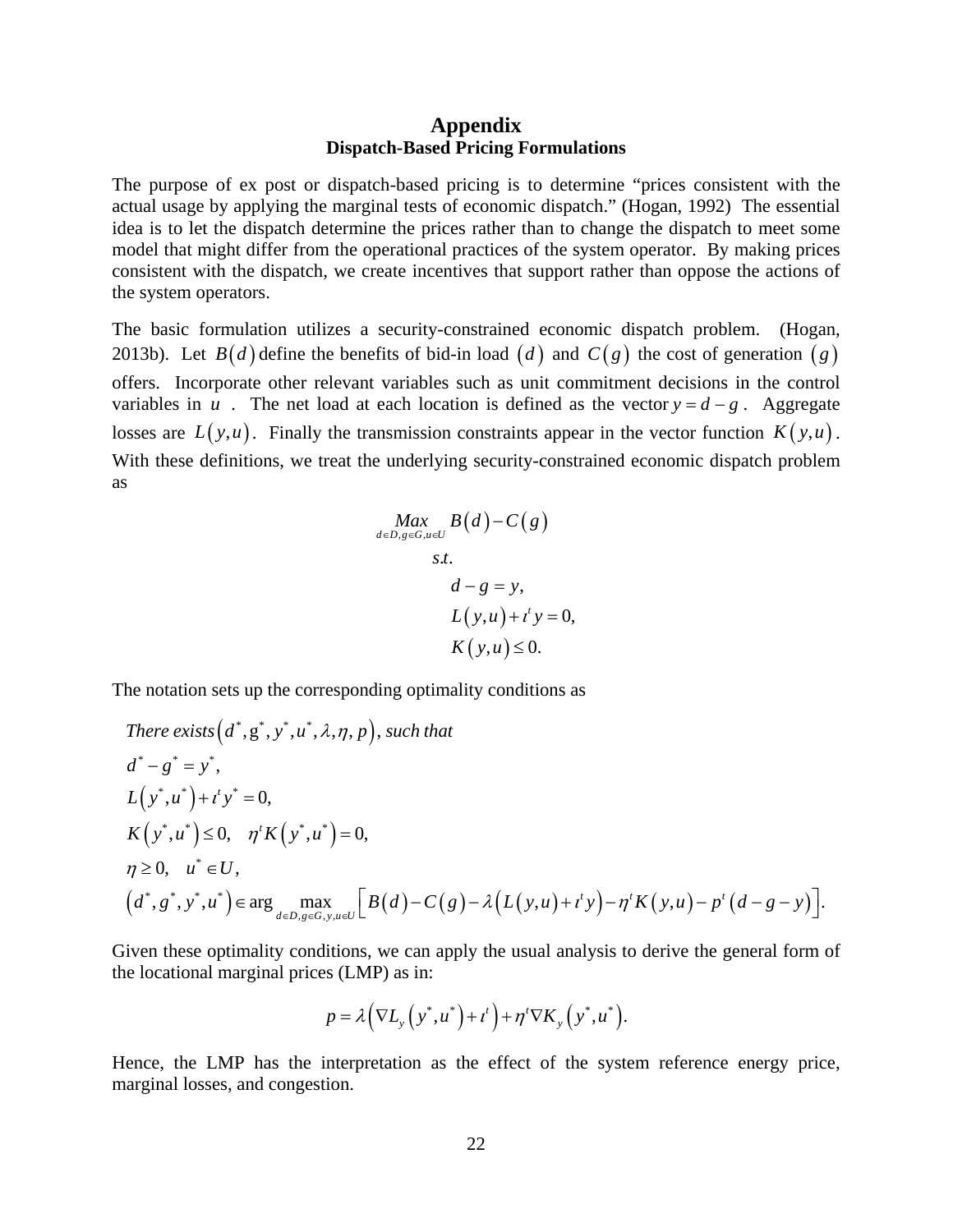In this representation, for an interior solution, the LMP at a location is also equal to the marginal benefit of load or the marginal cost of generation at the location.

$$
p = \nabla B\left(d^*\right) = \nabla C\left(g^*\right).
$$

The details of implementation may affect the characterization of the benefit and cost functions, such as to include capacity constraints, but the basic insight of the LMP formulation will continue to apply. Efficient prices are defined and determined consistent with the solution of the economic dispatch formulation. For further details on cases with multiple sets of efficient prices, see (Hogan, 2012).

#### *Ex Post LMP*

One of the earliest implementations of the dispatched-based approach was to extract the implied LMP values from the solution to the linear approximation of the full dispatch problem, where the linear approximation is based on the actual dispatch with binding transmission constraints in  $K^*$ . The set of binding constraints is not known before the dispatch is determined. Given the linear approximation of the binding constraints, the ex post LMP model would be:

$$
Max_{d \in D, g \in G, u \in U} B(d) - C(g)
$$
  
s.t.  

$$
d - g = y,
$$
  

$$
L(y, u) + t' y = 0,
$$
  

$$
\nabla K^* (y^*, u^*) (y - y^*, u - u^*) \le 0.
$$

Given the dispatch, the information needed to formulate this problem is both relatively simple and readily available. The critical elements would be the "shift factors" that define the derivatives of the binding constraints  $K^*$ , which is a small subset of the full list of possible constraints in *K*. The actual dispatch is a solution to this model, and the associated prices are the dispatch-based LMPs. The derivatives in  $\nabla K^*$  directly affect the determination of the prices. However, the actual transmission flows may differ by some small amount from the announced limits is accepted as part of the approximation. The system operator need only establish the set of limiting constraints without specifying separately the constraints limits, which do not affect the LMPs.

#### *Operating Reserve Demand Curves*

The dispatch-based pricing formulation to include the ORDC for reserves  $r$  is a simple modification of the generic economic dispatch problem to separate energy generation from reserves subject to the generation total capacity *Cap* . The operating reserve benefit is just the corresponding area under the ORDC. Hence, the economic dispatch problem could be seen as: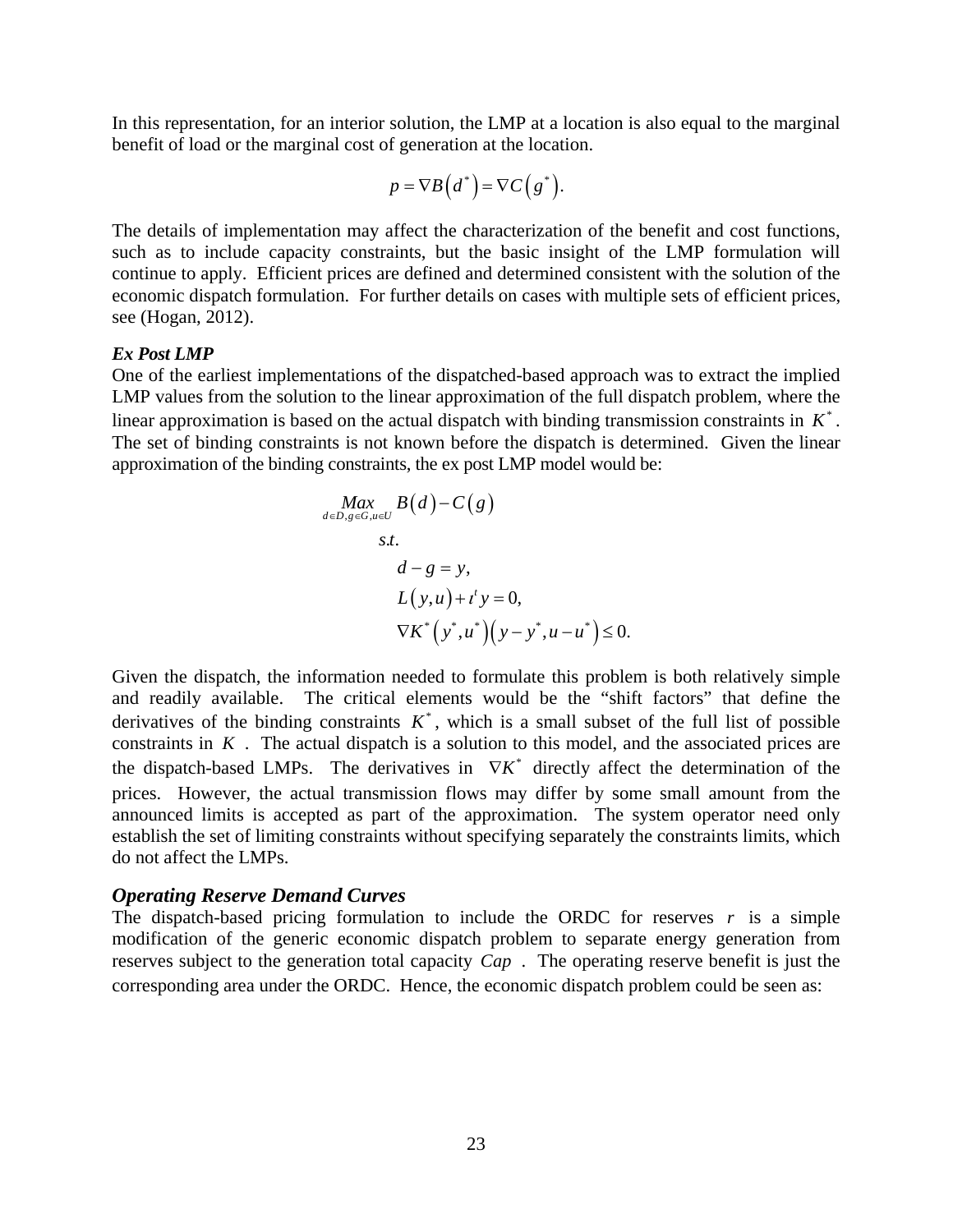$$
\begin{aligned}\nMax & B(d) - C(g) + ORBenefit(r) \\
s.t. & d - g = y, \\
& g + r \le Cap, \\
& L(y, u) + t'y = 0, \\
& K(y, u) \le 0.\n\end{aligned}
$$

Application of dispatch-based pricing with this model would account for simultaneous cooptimization of reserves and energy, incorporating scarcity prices defined by the ORDC in both the reserve prices and energy prices in real time. Similar comments would apply to a consistent application of the principles in the day-ahead market, which would use an ORDC and cooptimization to reflect consistent scarcity prices. (Hogan, 2013a)

#### *Augmented ORDC*

In the case of the ERCOT implementation, the ORDC incorporates both spinning and nonspinning reserves. Introducing an augmented ORDC by shifting the full ORDC raises the criticism that we would create an incentive to incur the costs of "too much" spinning reserve  $(R<sub>s</sub>)$ . As shown in (ERCOT Staff & Hogan, 2013), given the value of scarcity  $(v = VOLL - mc)$  and the loss of load probability  $(LOLP)$ , the shift of the full ORDC produces a difference between the price of spin  $(P<sub>S</sub>)$  and non-spin  $(P<sub>NS</sub>)$  of:

$$
P_S - P_{NS} = v * 0.5 * LOLP_S(R_S).
$$

If we shift the full ORDC then this increases the LOLP and the difference between the price of spin and non-spin increases accordingly. This would create an artificial incentive to convert from non-spin to spin. Since non-spin  $(R_{NS})$  is less costly, an adaptation would be to maintain the base difference between spin and non-spin, but apply the conservative reliability adjustment to the price of non-spin.

For example, if we made the change by simply adding a capacity availability payment to the price of all reserves, then the differential  $P_S - P_{NS}$  would not change, and there would be no added incentive to convert from non-spin to spin.

A better approach would be to shift the LOLP for non-spin only. This would preserve the same differential between spin and non-spin, but would raise the price of both. The amount of the price increase would be a function of the total level of reserves in real time, preserving the property that when capacity is scarce the prices should be higher. In terms of the notation in the ERCOT backcast report, this would imply:

$$
P_S = v * 0.5 * LOLP_S(R_S) + P_{NS}
$$
  

$$
P_{NS} = v * (1 - 0.5) * LOLP^{\#}_{NS}(R_{SNS})
$$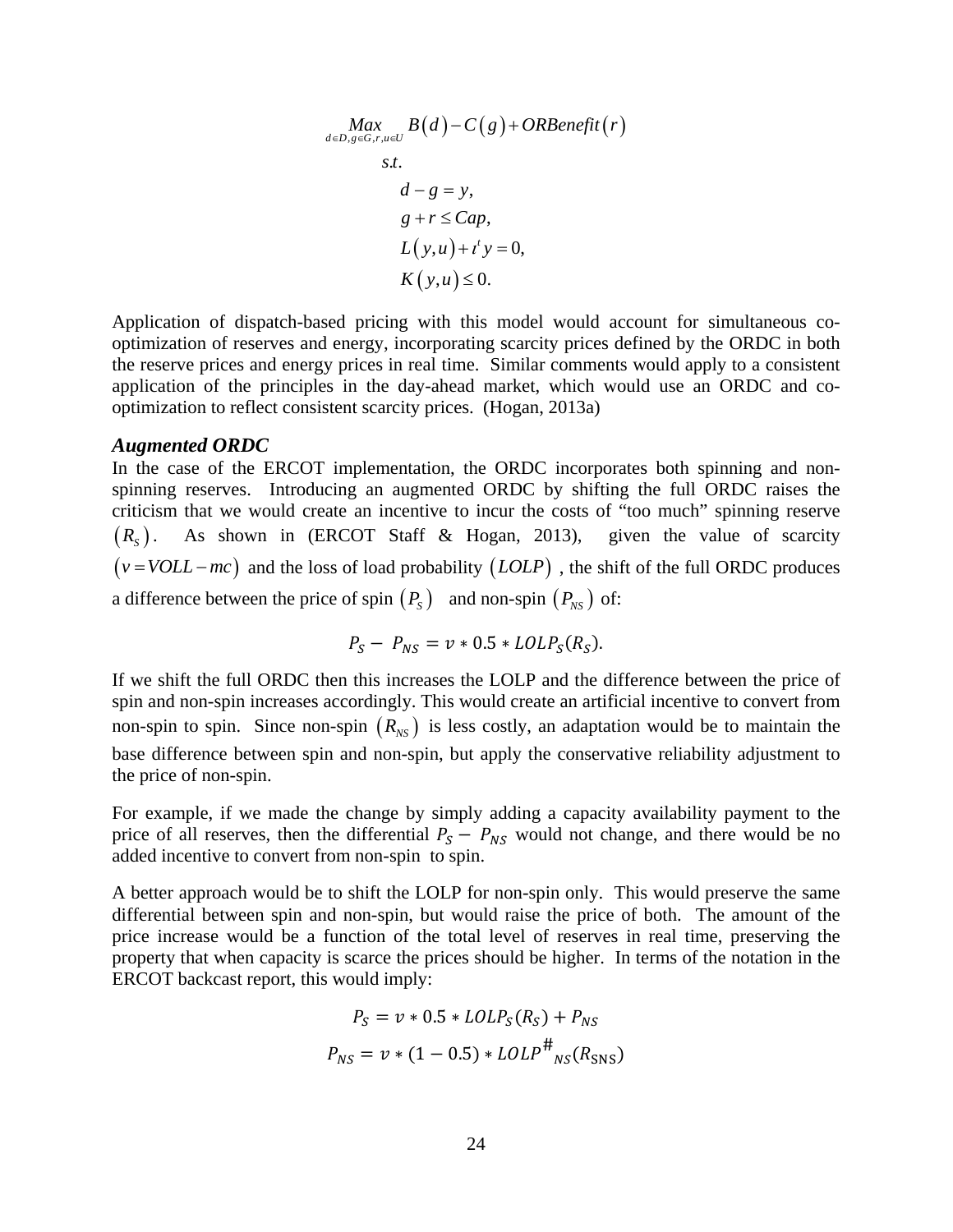Here  $LOLP$ <sup>#</sup><sub>NS</sub> would be calculated by shifting the distribution by a specified amount and calculated with the total spinning and non-spinning reserves. Hence, the total ORDC shifts up and the difference between spin and non-spin remains as

$$
P_S - P_{NS} = \nu * 0.5 * LOLP_S(R_S).
$$

There would be no increased incentive to incur the costs of spinning above the economic benefit. The conservative scarcity pricing would affect the total value of spin and non-spin, but the increase in availability would be for non-spin capacity.

#### *Demand Response*

The use of Demand Response (DR) to provide operating reserves lends itself to dispatch-based pricing. The implementation for DR reserves called to provide energy would be to incorporate the marginal cost of the next unit of undispatched generation, say *mc* , and apply this to the DR used and include the remaining demand response held reserves, *DRr*, as part of the benefit function.

$$
\begin{aligned}\nMax & Max & B(d) - C(g) + ORBenefit(r + DRr) - mc * DR \\
\text{s.t.} & d - g = y, \\
DRr + DR & = TotalDR, \\
& g + r \le Cap, \\
& L(y, u) + t' y = 0, \\
& K(y, u) \le 0.\n\end{aligned}
$$

The resulting LMPs will incorporate the scarcity value of the DR in the energy price, and use of DR will not produce a price reversal. The pricing model does not tell the operator when to use DR, but given that the dispatch calls on the DR the model determines the ex post prices consistent with the dispatch.

#### *Reliability Unit Commitment*

The effect of the incremental RUC units is to increase the available capacity relative to the bid-in and scheduled load. One way to apply the approach of dispatched based pricing for the day-ahead market would be to treat the RUC requirement as a need for increase reserves relative to the bid-in load indicated requirement. A direct approach would be to utilize an augmented ORDC to incorporate the reliability requirement of the RUC. The locational or regional ORDC calculated from the first principles would be augmented by shifting the probabilistic portion of the non-spin demand curve by the RUC amount. The increased capacity committed would be part of the available reserves, and the augmented ORDC would incorporate the value of the increased reserves. If we take the area under the augmented ORDC as  $ORBenefit_{RUC}$ . Then the revised dispatch-based adjustment would be as in: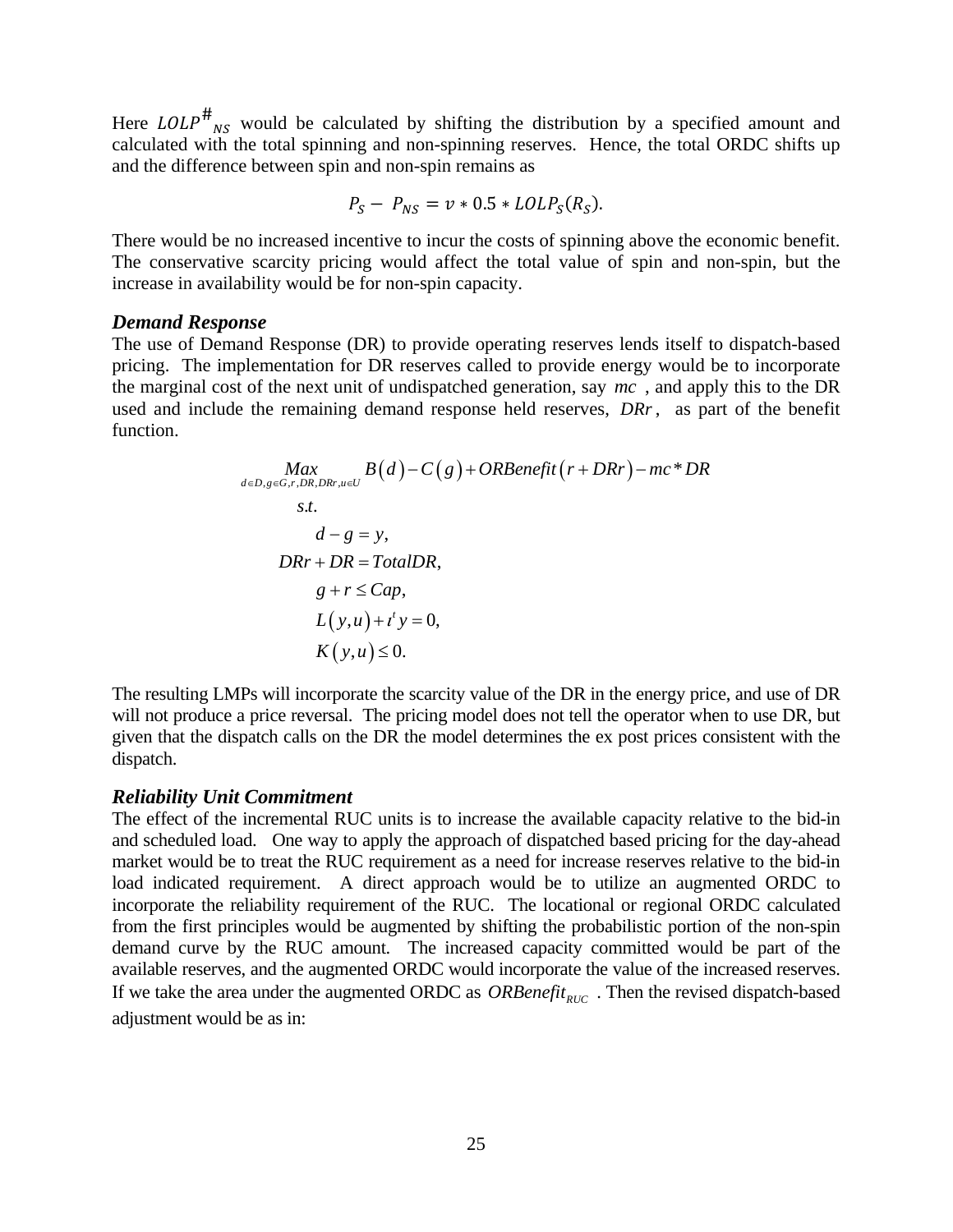$$
\begin{aligned}\n\max_{d \in D, g \in G, r, RUC, u \in U} B(d) - C(g) + ORBenefit_{RUC} (r + RUC) \\
\text{s.t.} \\
d - g &= y, \\
g + r + RUC &\le Cap, \\
L(y, u) + t'y &= 0, \\
K(y, u) &\le 0.\n\end{aligned}
$$

This formulation for the day-ahead should avoid the problem of price reversals in the day-ahead market.

#### *Voltage Support*

When voltage constraints are important, it may be necessary to restrict load or operate certain generators in order to avoid reactive power losses or ensure reactive power supply. (Hogan, 1993) A linear representation of the impact of real power flows on the local voltage would not be a good guide to the dispatch, but a linear approximation of the reactive power and voltage impacts on the margin for prices for the actual dispatch would be both appropriate in theory and much easier to estimate in practice. In effect, this linear approximation would be included as one of the binding transmission constraints in  $K^*$  modified to include the independent effect of local generation. (Caramanis, 1982) (Baughman & Siddiqi, 1991) Let this constraint be  $K^+$ .

The resulting addition to the implied pricing model would be to incorporate the effect of the voltage constraint.

$$
Max_{d \in D, g \in G, u \in U} B(d) - C(g)
$$
  
s.t.  

$$
d - g = y,
$$
  

$$
L(y, u) + t' y = 0,
$$
  

$$
K(y, u) \le 0,
$$
  

$$
\nabla K^+(y^*, g^*)(y - y^*, g - g^*) \le 0.
$$

This version of the dispatch pricing model would then yield prices that incorporate an effect of voltage constraint on real power LMP results.

#### *Extended Locational Marginal Pricing*

Calculation of the exact ELMP involves finding a solution to an appropriate dual version of the unit commitment and dispatch problem. Although this is feasible, there is a strong interest in providing what the ISONE terms as Approximate Extended Locational Marginal Prices (AELMP). (Coutu & White, 2014b) One approach that has a great deal of appeal is to utilize a relaxed version of the unit commitment and economic dispatch model.

Discrete variables can capture a great deal of the complexity in real unit commitment and economic dispatch models. The discrete decisions, such as to start a plant, can be modeled as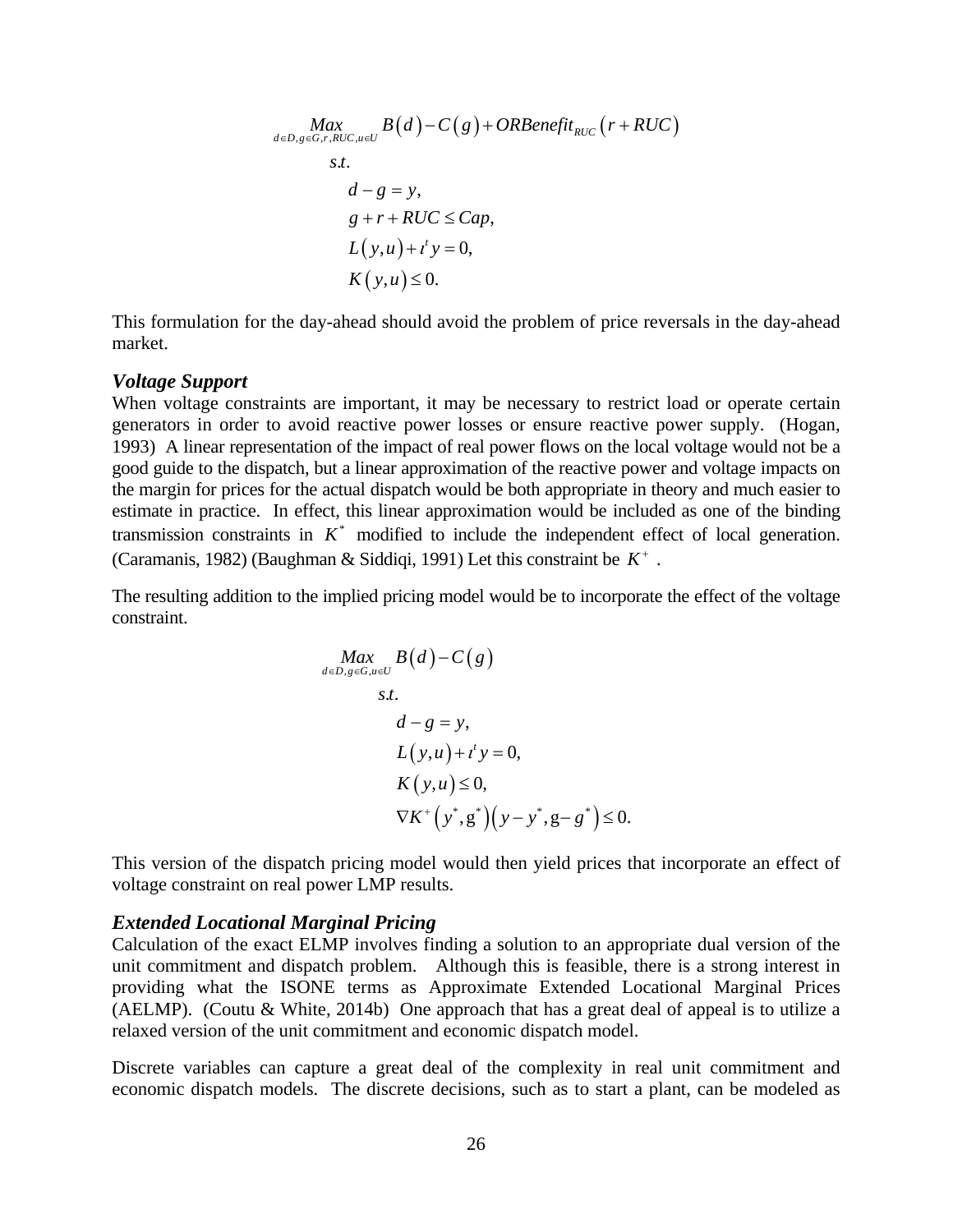controlled by a variable that can be zero or one. Suppose the basic model with discrete decisions where the control variables in *u* must be zero or one.

$$
Max_{d \in D, g \in G, u \in U} B(d) - C(g)
$$
  
s.t.  

$$
d - g = y,
$$
  

$$
L(y, u) + t' y = 0,
$$
  

$$
K(y, u) \le 0
$$
  

$$
u = 0, 1.
$$

The discrete variables present a significant challenge in even solving these problems. But the solution is a separate topic. The importance for pricing is that the presence of these discrete variables creates the need for ELMP.

An approximate description of the same unit commitment and dispatch problem would treat these discrete variables as continuous, constrained only to be between zero and one.

$$
Max_{d \in D, g \in G, u \in U} B(d) - C(g)
$$
  
s.t.  

$$
d - g = y,
$$
  

$$
L(y, u) + t' y = 0,
$$
  

$$
K(y, u) \le 0
$$
  

$$
0 \le u \le 1.
$$

This "dispatchable" model is a much easier problem to solve, and with the usual assumptions would produce a convex model with easy-to-obtain prices. This approximation may not be a good way to determine the commitment and dispatch, but this AELMP formulation may provide a workable way to approximate the prices. The resulting dispatch-based prices would not be exactly the uplift minimizing ELMP, but they could be a workable approximation. (Gribik et al., 2007)

### **References**

- Baughman, M., & Siddiqi, S. (1991). Real-time pricing of reactive power: theory and case study results. *Power Systems, IEEE Transactions …*, (1), 23–29. Retrieved from http://ieeexplore.ieee.org/xpls/abs\_all.jsp?arnumber=131043
- Cadwalader, M., Gribik, P., Hogan, W. W., & Pope, S. (2010). Extended LMP and Financial Transmission **Rights.** Rights. Retrieved **Retrieved** from http://www.hks.harvard.edu/fs/whogan/CHP\_ELMP\_FTR\_060910.pdf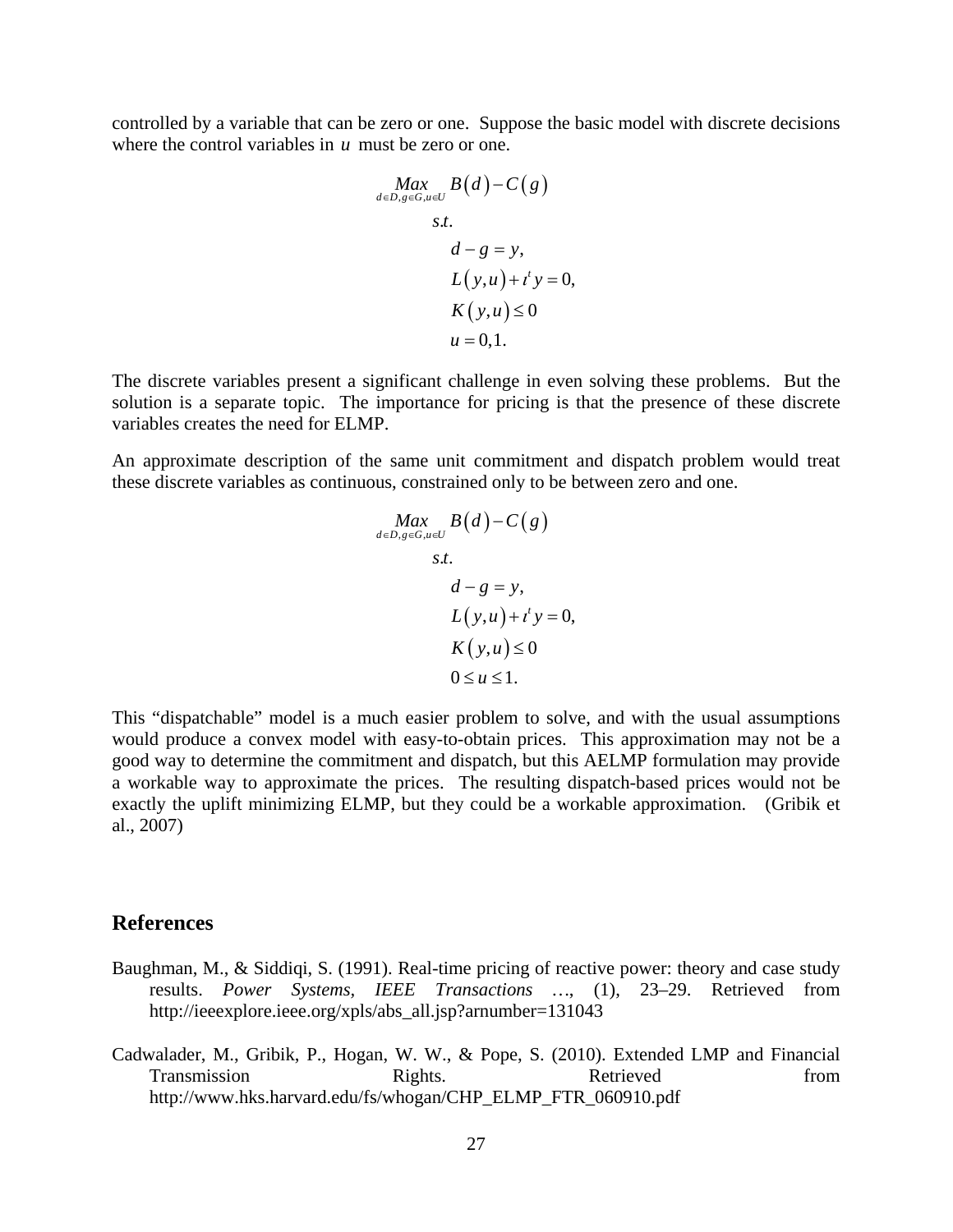- Caramanis, M. (1982). Investment decisions and long-term planning under electricity spot pricing. *… Apparatus and Systems, IEEE Transactions on*, *75*(12), 4640–4648. Retrieved from http://ieeexplore.ieee.org/xpls/abs\_all.jsp?arnumber=4111303
- Coutu, R., & White, M. (2014a). *Real-Time Price Formation: Technical Session #1*. ISONE. Retrieved from from http://www.isone.com/support/training/courses/energy\_mkt\_ancil\_serv\_top/price\_information\_technical\_s ession1.pdf
- Coutu, R., & White, M. (2014b). *Real-Time Price Formation: Technical Session #4*. ISONE. Retrieved from from http://www.isone.com/support/training/courses/energy\_mkt\_ancil\_serv\_top/price\_information\_technical\_s ession session4.pdf
- Coutu, R., & White, M. (2014c). *Real-Time Price Formation: Technical Session #5*. Retrieved from http://www.isone.com/support/training/courses/energy\_mkt\_ancil\_serv\_top/price\_information\_technical\_s ession5.pdf
- ERCOT. (2014). *About the Operating Reserve Demand Curve and Wholesale Electric Prices* (p. 2014). ERCOT. Retrieved from http://www.ercot.com/content/news/presentations/2014/ORDCUpdate-FINAL.pdf
- ERCOT Staff, & Hogan, W. W. (2013). *Back Cast of Interim Solution B + to Improve Real-Time Scarcity Pricing White Paper*. Retrieved from http://www.ercot.com/content/news/presentations/2013/White Paper - Back Cast of Interim Solution B+ to Improve Re.pdf
- Falk, J. E. (1969). Lagrange Multipliers and Nonconvex Programs. *SIAM Journal of Control*, *7*(4), 534–545. Retrieved from http://siamdl.aip.org/getpdf/servlet/GetPDFServlet?filetype=pdf&id=SJCODC0000070000 04000534000001&idtype=cvips
- Federal Energy Regulatory Commission. (2014). *Price Formation in Energy and Ancillary Services Markets Operated by Regional Transmission Organizations and Independent System Operators, Docket No. ADI4-14-000*. Retrieved from http://www.ferc.gov/industries/electric/indus-act/rto/AD14-14-000.pdf
- Gribik, P. R., Hogan, W. W., & Pope, S. L. (2007). Market-Clearing Electricity Prices and Energy Uplift. Suppose Uplift. The Retrieved from http://www.hks.harvard.edu/fs/whogan/Gribik\_Hogan\_Pope\_Price\_Uplift\_123107.pdf
- Harvey, S. (2014). *Is the California ISO Becoming an Uplift Market? Pricing , Uplift and Commitment*. FTI Consulting. Retrieved from http://www.caiso.com/Documents/BriefingISO\_MarketPricing-MSCPresentation-May19\_2014.pdf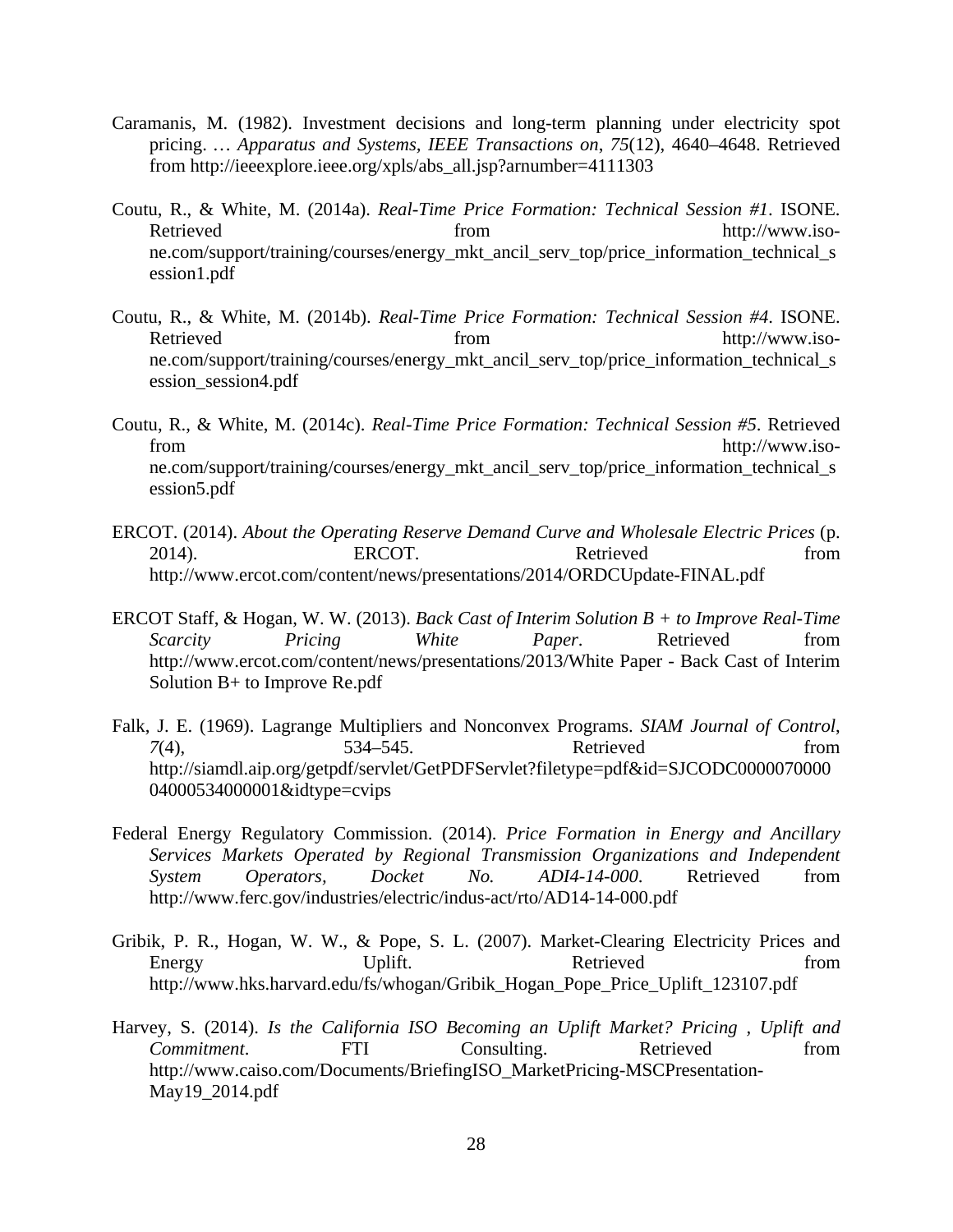- Hogan, W. W. (1992). Contract networks for electric power transmission. *Journal of Regulatory Economics*, *4*(3), 211–242. Retrieved from http://www.springerlink.com/index/wh70283126518105.pdf
- Hogan, W. W. (1993). Markets in real electric networks require reactive prices. *The Energy Journal*, *14*(3), 171–200. Retrieved from http://econpapers.repec.org/article/aenjournl/1993v14-03-a08.htm
- Hogan, W. W. (2005). On an "Energy Only" Electricity Market Design for Resource Adequacy. Retrieved from http://www.hks.harvard.edu/fs/whogan/Hogan\_Energy\_Only\_092305.pdf
- Hogan, W. W. (2010). Scarcity Pricing and Locational Operating Reserve Demand Curves. Retrieved from http://www.hks.harvard.edu/fs/whogan/Hogan\_FERC\_060210.pdf
- Hogan, W. W. (2012). Multiple Market-Clearing Prices, Electricity Market Design and Price Manipulation. *The Electricity Journal*. Retrieved from http://www.sciencedirect.com/science/article/pii/S1040619012000917
- Hogan, W. W. (2013a). Electricity Scarcity Pricing Through Operating Reserves. *Economics of Energy & Environmental Policy*, *2*(2), 65–86. doi:10.5547/2160-5890.2.2.4
- Hogan, W. W. (2013b). Financial Transmission Rights: Point-to Point Formulations. In J. Rosellón & T. Kristiansen (Eds.), *Financial Transmission Rights* (Vol. 7, pp. 1–48). Springer London. doi:10.1007/978-1-4471-4787-9\_1
- IEA. (2007). *Tackling Investment Challenges in Power Generation in IEA Countries: Energy Market Experience*. *Energy*. Paris. Retrieved from http://www.iea.org/textbase/nppdf/free/2007/tackling\_investment.pdf
- ISONE. (2014a). 2013 Annual Markets Report. Retrieved from http://www.isone.org/markets/mkt\_anlys\_rpts/annl\_mkt\_rpts/2013/2013\_amr\_final\_050614 .pdf
- ISONE. (2014b). 2014 Wholesale Markets Project Plan. Retrieved from http://www.isone.com/pubs/whlsle\_mkt\_pln/2014\_may\_wmpp.pdf
- ISONE. (2014c). *Winter Reliability Program*. ISONE. Retrieved from http://www.isone.com/committees/comm\_wkgrps/mrkts\_comm/mrkts/mtrls/20
- ISONE Internal Market Monitor. (2014). Review of Real-Time Replacement Reserve. Independent System Operator New England. Retrieved from http://www.isone.com/committees/comm\_wkgrps/mrkts\_comm/mrkts/mtrls/2014/jun10112014/a02\_imm\_ memo 05 19 14.docx
- Joskow, P. L. (2008). Capacity payments in imperfect electricity markets: Need and design. *Utilities Policy*, *16*(3), 159–170. doi:10.1016/j.jup.2007.10.003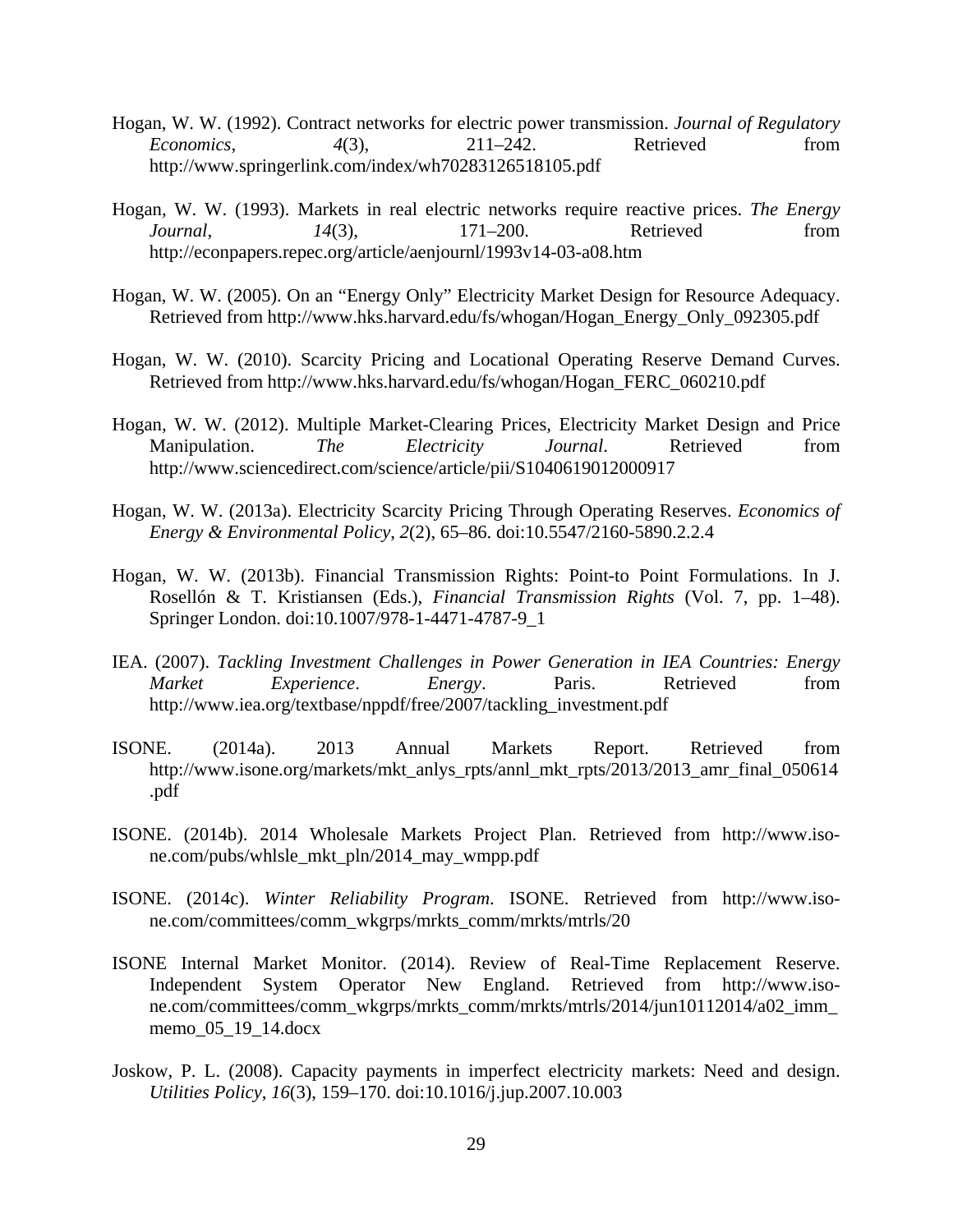- MISO. (2009). FERC Electric Tariff: Schedule 28. Retrieved from https://www.misoenergy.org/\_layouts/MISO/ECM/Download.aspx?ID=19240
- Newell, S., Spees, K., Pfeifenberger, J. P., & Karkatsouli, I. (2014). Estimating the Economically Optimal Reserve Margin in ERCOT. Retrieved from http://assets.fiercemarkets.com/public/sites/energy/reports/ercotreport.pdf
- Potomac Economics. (2013). *2012 Assessment of the Electricity Markets in New England*. Retrieved from the state of the state of the state of the state of the state of the state of the state of the state of the state of the state of the state of the state of the state of the state of the state of the state of http://www.isone.org/markets/mktmonmit/rpts/ind\_mkt\_advsr/isone\_2012\_emm\_rprt\_final. pdf
- Potomac Economics. (2014). *Comment on ISONE Pay-forPermormance Proposal, Docket ER14-1050-000*. Retrieved *Reference <b>Reframework Reference <b>Reframework Retrieved Reference <b>Reframework Reframework Reframework Reframework Reframework Reframework Reframework Re* http://elibrary.ferc.gov/idmws/common/opennat.asp?fileID=13462958
- Transpower. (2002). *Confirmed Pricing Methodology: Final Design Principles*. Transpower, NZ. Some research retrieved from the set of  $\mathbb{R}$  and  $\mathbb{R}$  are set of  $\mathbb{R}$  from the set of  $\mathbb{R}$  and  $\mathbb{R}$  are set of  $\mathbb{R}$  and  $\mathbb{R}$  are set of  $\mathbb{R}$  and  $\mathbb{R}$  are set of  $\mathbb{R}$  and  $\mathbb{R}$ http://www.hks.harvard.edu/hepg/Standard\_Mkt\_dsgn/Transpower\_design\_prin\_3-29- 02.pdf
- United States Court of Appeals for the District of Columbia Circuit. (2014). *Electric Power Supply Association v. Federal Energy Regulatory Commission*. Retrieved from http://www.hks.harvard.edu/hepg/Papers/2014/EPSA v FERC (Order No 745) No 11-1486 Decided may 23 2014.pdf
- Yoshimura, H., & Parent, C. (2014). Full Integration of Demand Response Resources into the Energy and Reserves Markets. ISONE. Retrieved from http://www.isone.com/committees/comm\_wkgrps/mrkts\_comm/mrkts/mtrls/2014/may672014/a03\_iso\_pre sentation 05 06 14.pptx

### **Endnote**

 $\overline{a}$ 

<sup>&</sup>lt;sup>i</sup> William W. Hogan is the Raymond Plank Professor of Global Energy Policy, John F. Kennedy School of Government, Harvard University. This paper was supported by Vitol Inc. This paper draws on research for the Harvard Electricity Policy Group and for the Harvard-Japan Project on Energy and the Environment. The author is or has been a consultant on electric market reform and transmission issues for Allegheny Electric Global Market, American Electric Power, American National Power, Aquila, Atlantic Wind Connection, Australian Gas Light Company, Avista Corporation, Avista Utilities, Avista Energy, Barclays Bank PLC, Brazil Power Exchange Administrator (ASMAE), British National Grid Company, California Independent Energy Producers Association, California Independent System Operator, California Suppliers Group, Calpine Corporation, CAM Energy, Canadian Imperial Bank of Commerce, Centerpoint Energy, Central Maine Power Company, Chubu Electric Power Company, Citigroup, City Power Marketing LLC, Cobalt Capital Management LLC, Comision Reguladora De Energia (CRE, Mexico), Commonwealth Edison Company, COMPETE Coalition, Conectiv, Constellation Energy, Constellation Energy Commodities Group, Constellation Power Source, Coral Power, Credit First Suisse Boston, DC Energy, Detroit Edison Company, Deutsche Bank, Deutsche Bank Energy Trading LLC, Duquesne Light Company, Dyon